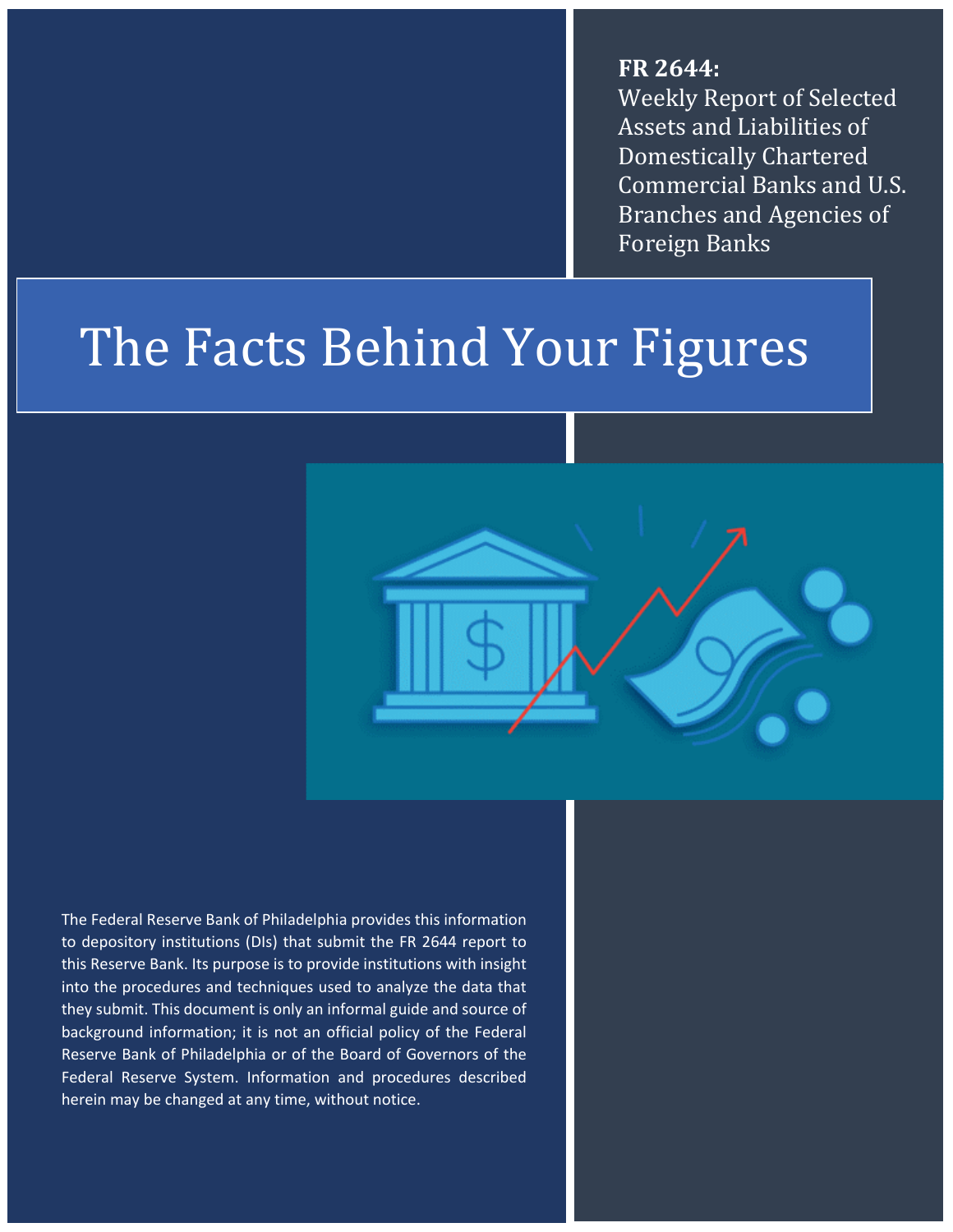#### **Table of Contents**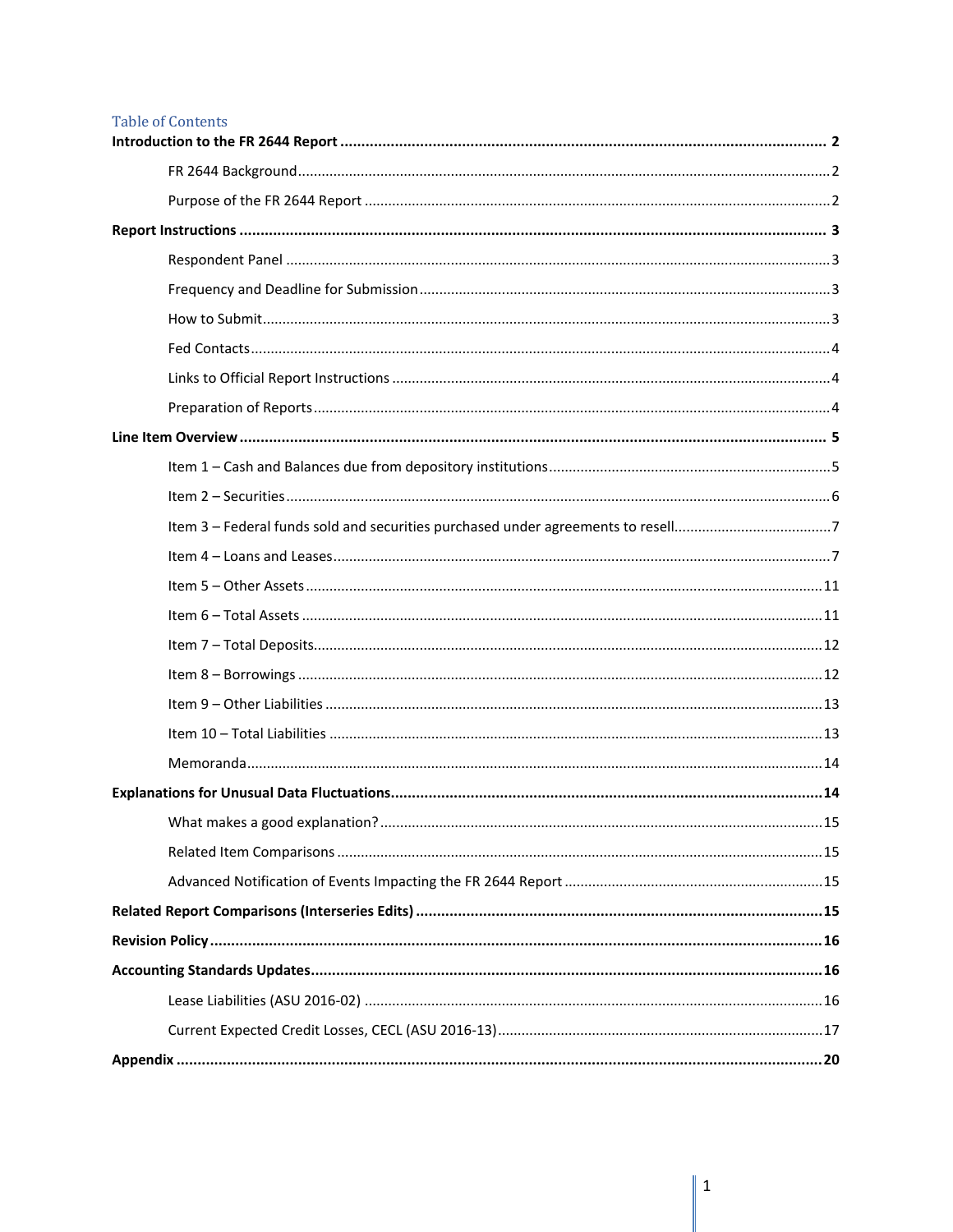# <span id="page-2-0"></span>Introduction to the FR 2644 Report

## <span id="page-2-1"></span>FR 2644 Background

Data collected on the FR 2644 on assets and liabilities at US banks provides information on the availability of bank credit and the condition of the banking system, and closely parallels the quarterly Consolidated Reports of Condition and Income (FFIEC 031/041/051) filed by U.S. domestically chartered banks and the Report of Assets and Liabilities of U.S. Branches and Agencies of Foreign Banks (FFIEC 002).

The first data stream that collected balance sheet information was the monthly FR 635 report, "All Member Banks, Assets and Liabilities, by Class of Bank" initiated by the Board in January 1946. In 1969, the reporting frequency was increased to weekly to aid in the accurate and timely construction of the key series used to analyze current banking developments.

In response to changes in economic and banking conditions, regulations, and economic policy, the FR 2644 voluntary report series has undergone numerous revisions over the years. In July 2009, the FR 2644 report was combined with two other bank credit reports, the FR 2416, Weekly Report of Assets and Liabilities for Large Banks, and the FR 2069, Weekly Report of Assets and Liabilities for Large U.S. Branches and Agencies of Foreign Banks. With this change, panel coverage expanded to include both large and small domestically chartered commercial banks and U.S. branches and agencies of foreign banks. Current and historical versions of the FR 2644 form and their instructions are maintained on the Board of Governors' website in PDF format. The current report form and instructions can be found on the [Board of Governors' website.](https://www.federalreserve.gov/apps/reportforms/default.aspx)

## <span id="page-2-2"></span>Purpose of the FR 2644 Report

Data from the FR 2644 Report are used by the Federal Reserve System to analyze current banking and monetary conditions. Data are used to construct estimates of bank credit, the sources and uses of bank funds, and a balance sheet for the entire U.S. banking system. The information is provided to the Board of Governors and Federal Open Market Committee to assist in monetary policy decisions and analyzing banking developments and the supply of bank credit in the U.S. banking system. Please note that the Federal Reserve System treats information on individual institutions as strictly confidential and does not release the data to the public.

Aggregate data are published in the H.8 "Assets and Liabilities of Commercial Banks in the United States" statistical release.

## *H.8 Statistical Release*

The Federal Reserve H.8 release is published on a weekly basis and provides an estimated weekly aggregate balance sheet for all commercial banks in the United States. The H.8 is available [online](https://www.federalreserve.gov/releases/h8/current/default.htm) on the Board of Governor's public site. The report captures a wealth of data on bank lending patterns that can be used to create information and provide guidance on the trajectory for the economy.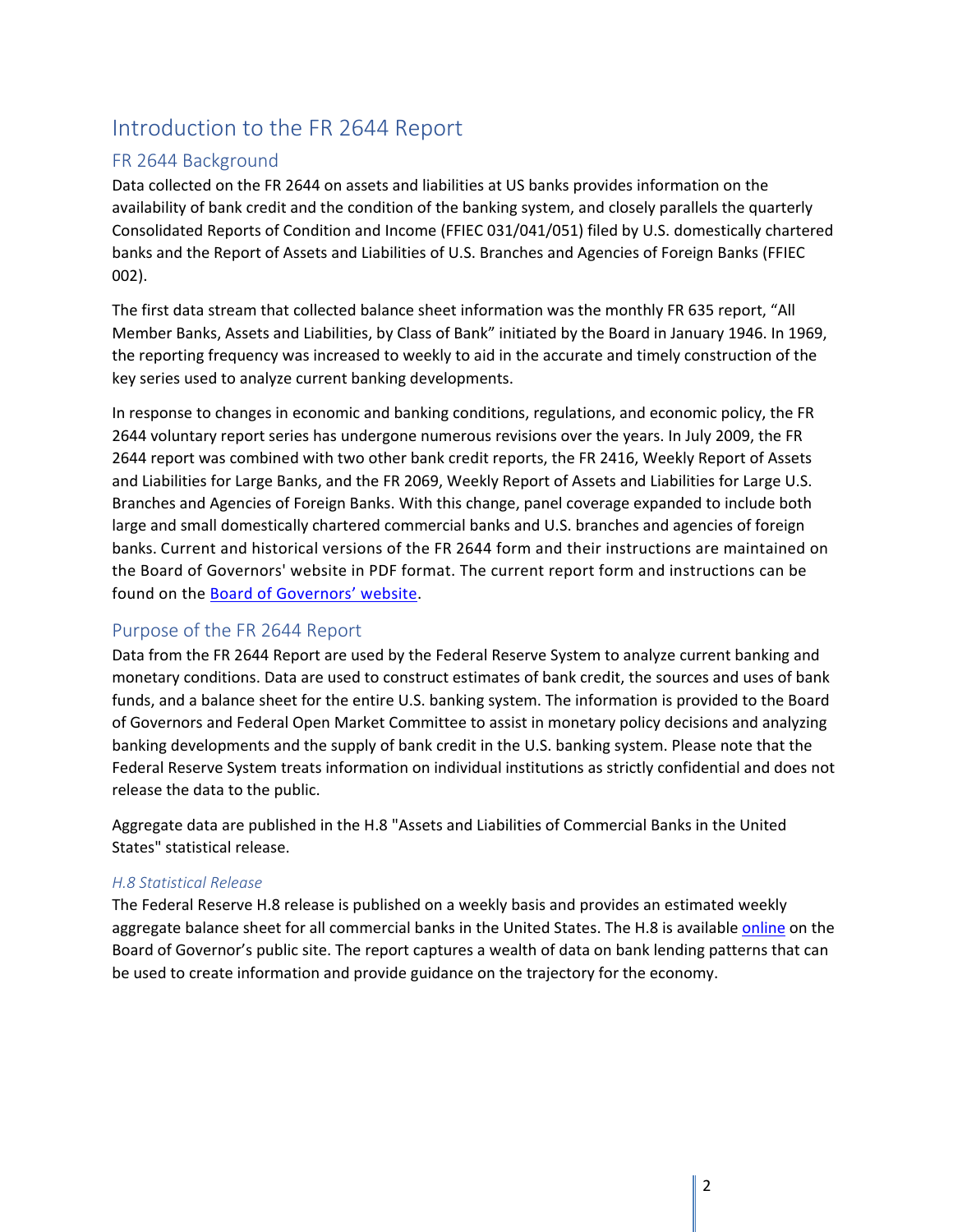# <span id="page-3-0"></span>Report Instructions

## <span id="page-3-1"></span>Respondent Panel

The panel represents an important demographic and consists of an authorized stratified sample of about 875 domestically chartered commercial banks and U.S. branches and agencies of foreign banks.

## <span id="page-3-2"></span>Frequency and Deadline for Submission

Respondents on the FR 2644 should prepare data as of the close of business each Wednesday. Reports are typically expected to be submitted by the following Monday.

We ask you to notify your Reserve Bank analyst by telephone or email if you anticipate any delay in the FR 2644 submission due to extenuating circumstances such as a system conversion.

To avoid processing delays, we strongly suggest that your institution adequately trains two staff members to act as FR 2644 preparers. This prevents processing delays should one of the two staff members be absent. Their duties should encompass both compiling the report as well as addressing related questions. We also ask that you notify your Reserve Bank analyst by phone or email if there will be contact changes due to holidays or any other events that may affect processing.

## <span id="page-3-3"></span>How to Submit

Paper and electronic submissions are both acceptable submission types for the FR 2644. Your institution may choose to submit the FR 2644 data electronically via the Reporting Central website. Please visit the [Reporting Central page](https://www.frbservices.org/central-bank/reporting-central/index.html) on FRB Services to access the Reporting Central application, training materials, and contact information for the Federal Reserve's Customer Contact Center.

If your institution's data is prepared or submitted by a private vendor, your institution is responsible for the timeliness and accuracy of data to the same extent as if you had prepared and submitted the data yourself.

To ensure data accuracy, please verify that the data being submitted is filed under the correct as-of date. If your institution has any questions or concerns, please email your Reserve Bank analyst and [phil.statistics.bankcredit@phil.frb.org.](mailto:phil.statistics.bankcredit@phil.frb.org)

## *Getting Set up in Reporting Central*

If your institution has chosen to submit the FR 2644 data electronically, they will first need to acquire access to the Reporting Central website. The steps to obtain access are outlined in [Reporting Central](https://www.frbservices.org/central-bank/reporting-central/service-setup/index.html)  [Application Setup.](https://www.frbservices.org/central-bank/reporting-central/service-setup/index.html) Each individual your institution designates access to for the FR 2644 report will require a separat[e RC-1 Subscriber Access Form.](https://www.frbservices.org/central-bank/reporting-central/service-setup/step-4.html) Please send the completed form to your loca[l Reporting](https://www.frbservices.org/contactus/reporting-central.html)  [Central District Contacts.](https://www.frbservices.org/contactus/reporting-central.html)

The [Reporting Central External User Guide](https://www.frbservices.org/binaries/content/assets/crsocms/central-bank/reporting-central/external-user-guide.pdf) provides information on how to access and log into the Reporting Central website and includes instructions on how to enter and submit data.

For some report series, including the FR2644, Reporting Central permits the user to submit their data by uploading a file generated from a spreadsheet. Step-by-step instructions to create this file can be found in the [FR2644: File Upload User Guide.](https://www.frbservices.org/binaries/content/assets/crsocms/central-bank/reporting-central/fr-2644-upload-user-guide.pdf)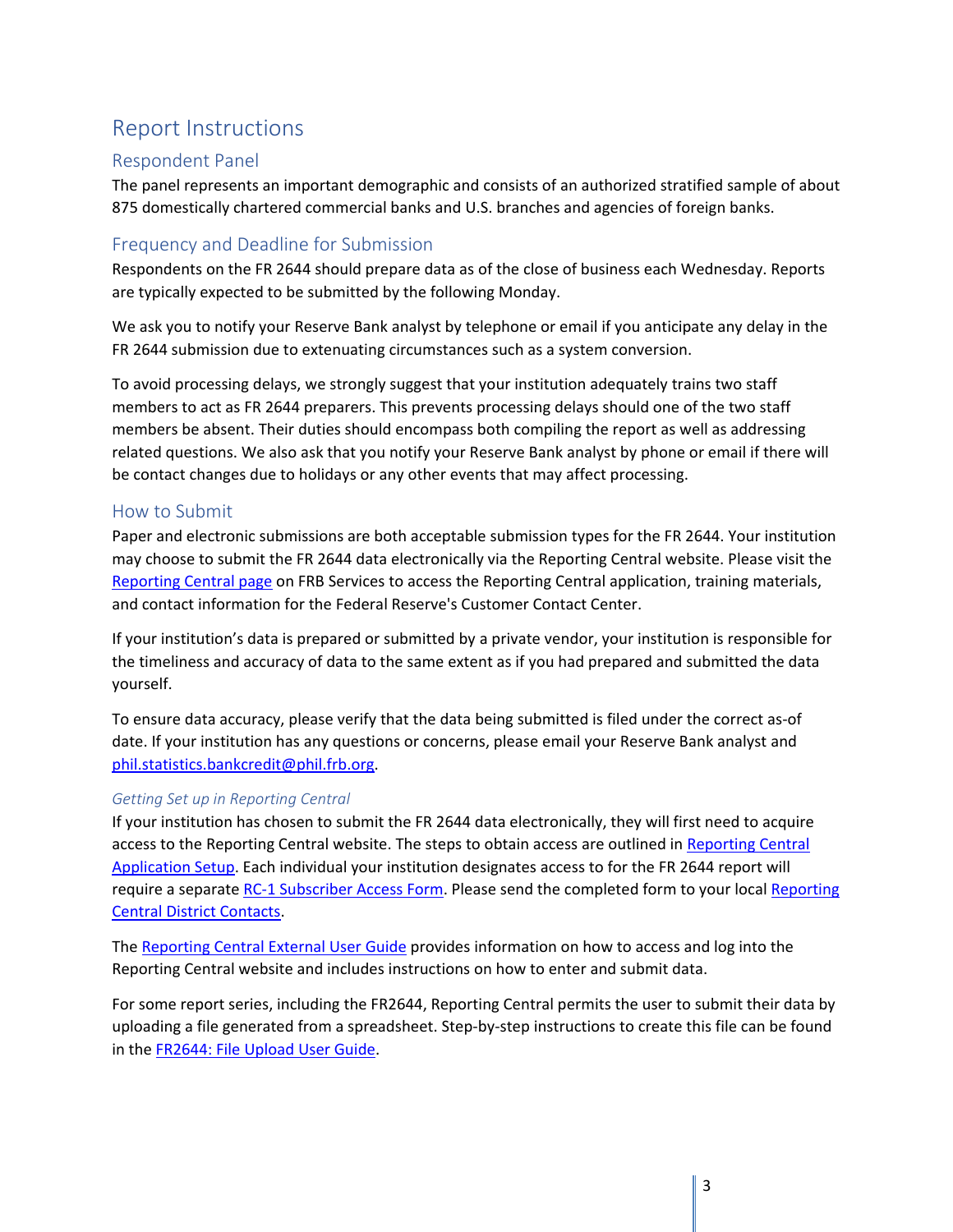## <span id="page-4-0"></span>Fed Contacts

For contact information, we encourage you to bookmark the following Federal Reserve Bank website for you to visit as needed: [Financial and Regulatory Reporting](https://www.philadelphiafed.org/banking/financial-and-regulatory-reporting-contacts) Contacts (philadelphiafed.org).

If your institution has questions regarding the report, or would like to send explanations for any obvious unusual changes discovered during report preparation, we ask that you email these explanations to **[phil.statistics.bankcredit@phil.frb.org](mailto:phil.statistics.bankcredit@phil.frb.org)** and your Reserve Bank analyst's email after submitting the report.

## <span id="page-4-1"></span>Links to Official Report Instructions

Additional information regarding the FR 2644 Report is publicly accessible through the following website: [The Fed: Report Forms \(federalreserve.gov\).](https://www.federalreserve.gov/apps/reportforms/default.aspx)

Using the link listed above, you can then navigate to the latest FR 2644 report form and instructions:

[FR 2644 Weekly Report of Selected Assets and Liabilities of Domestically Chartered](https://www.federalreserve.gov/reportforms/forms/FR_264420210113_f.pdf)  [Commercial Banks and U.S. Branches and Agencies of Foreign Banks](https://www.federalreserve.gov/reportforms/forms/FR_264420210113_f.pdf) (Current Report Form, approval expires March 31, 2022)

[FR 2644 Weekly Report of Selected Assets and Liabilities of Domestically Chartered](https://www.federalreserve.gov/reportforms/forms/FR_264420210113_i.pdf)  [Commercial Banks and U.S. Branches and Agencies of Foreign Banks](https://www.federalreserve.gov/reportforms/forms/FR_264420210113_i.pdf) (Report Instructions, effective January 1, 2021)

## <span id="page-4-2"></span>Preparation of Reports

This section provides basic concepts to aid in preparation of the FR 2644 Report and is intended only to supplement the detailed Report Instructions. The Report Instructions may be accessed through the [Board of Governor's website.](https://www.federalreserve.gov/apps/reportforms/default.aspx)

## *Consolidation and Inter-office Relationships*

Domestic branches and majority-owned domestic subsidiaries that meet the tests of significance (as described in the General Instructions of the Call Report) are to be fully consolidated line by line on the FR 2644. However, accounts of domestic subsidiaries that are not available on a timely basis may be consolidated with a lag, or amounts reported for such subsidiaries may be estimated for use in the weekly process of consolidation.

All individual asset and liability items should exclude the asset and liability relationships with respondents' own International Banking Facilities. For purposes of this report, all such relationships and transactions should be reported on a net basis either in item 5.a, "Net due from related foreign offices," or in item 9.a, "Net due to related foreign offices." When line-by-line exclusion of transactions with IBFs is not possible within the given time schedule, amounts to be excluded may be estimated.

## *Mergers and Other Structure Activity*

In case of mergers, acquisitions, or large transfers of assets, respondents should contact their Federal Reserve Bank. When there is an upcoming merger, the surviving Depository Institution (DI) should consolidate FR 2644 balances starting on the legal merger date.

Please note, if the DI acquires a nonbank entity (i.e. the non-survivor is NOT a commercial bank, nondeposit trust company, industrial bank, or an edge or agreement corporation) and its total assets exceed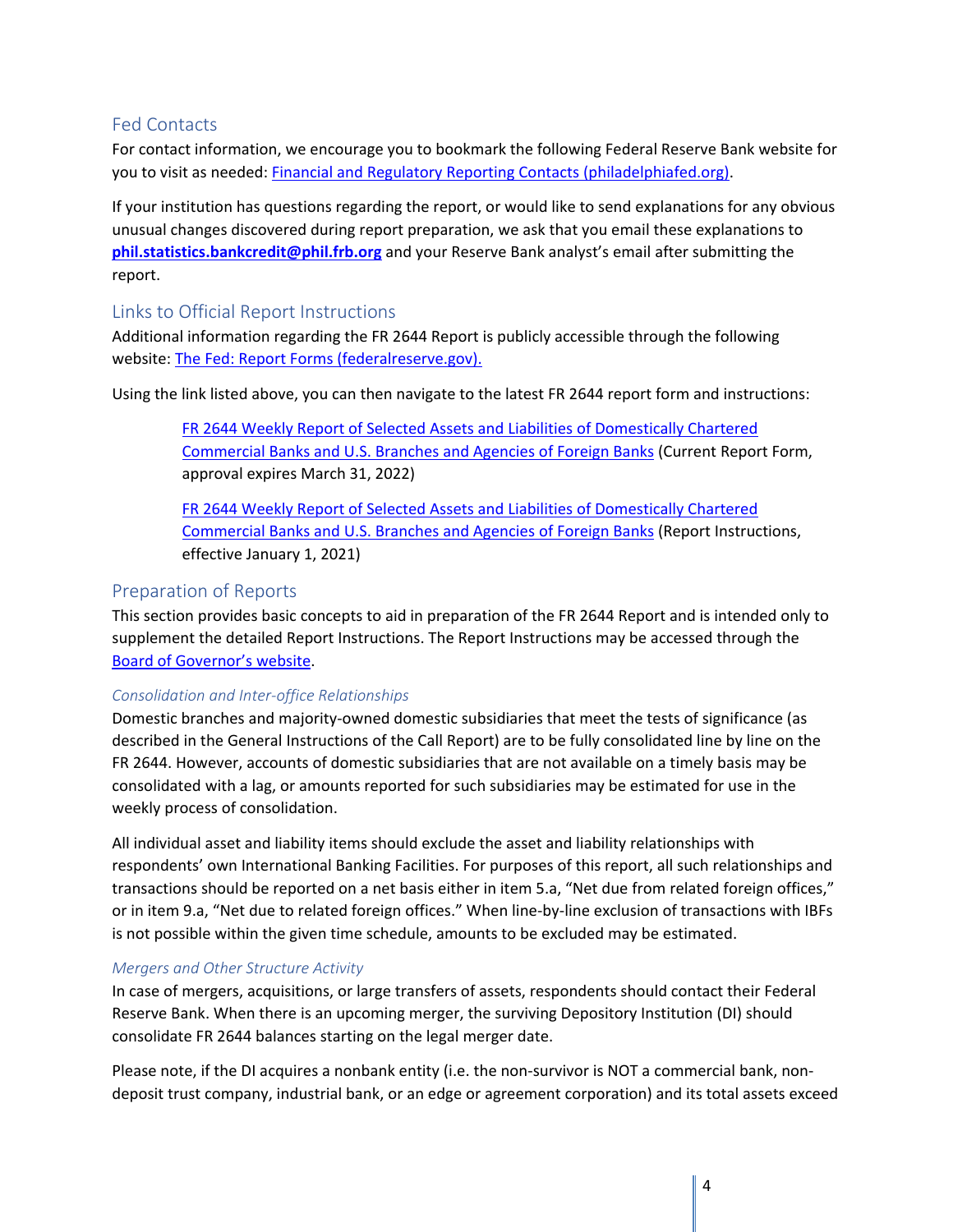\$5.00B, in addition to the consolidated FR 2644 balances starting on the legal merger date, your Reserve Bank analyst will also request:

- A completed FR 2644 (AD) report for the nonbank entity involved in the merger, absorption, divestiture, or acquisition, and
- A written approval for including the information about the transaction in a footnote to the H.8 statistical release, if that is the only activity for the week.

A nonbank adjustment reporter will also be requested from each bank that had an individual structure activity equal to or greater than \$1.00B during any week that combined nonbank structure activity that is equal to or greater than \$5.00B in total assets.

## *Foreign (Non-U.S.) Currency-Denominated Transactions*

Transactions involving foreign currency must be converted to U.S. dollars each reporting week at either the exchange rate prevailing on the Tuesday immediately preceding (that is, the day before) the Wednesday report date ("Tuesday method") or the exchange rate prevailing on the Wednesday report date ("report day method"). The institution must use one of these methods consistently for all Federal Reserve reports.

# <span id="page-5-0"></span>Line Item Overview

Please note, this document provides a high level overview of the FR 2644 instructions available on the [Federal Reserve Board of Governor's website.](https://www.federalreserve.gov/apps/reportforms/reportdetail.aspx?sOoYJ+5BzDa9jexXCdkUSw==) Please refer to the instructions for greater details as well as the item-by-item comparison guide at the end of the instructions that can assist with mapping FR 2644 to Call Report line items.

Report all balances as of the close of business on Wednesday of each week. All dollar amounts should be reported to the nearest thousand. With the exceptions of item M1, "Net unrealized gains (losses) on available-for-sale securities," and item M1a, "Net unrealized gains (losses) on available-for-sale securities, U.S. Treasury and U.S. Government agency obligations, mortgage-backed securities," no negative entries are appropriate for this report.

## <span id="page-5-1"></span>Item 1 – Cash and Balances due from depository institutions

#### **Line Item Overview**

- Include cash items in process of collection (including unposted debits and currency and coin).
- Include balances due from depository institutions in the US.
- Include balances due from banks in foreign countries and foreign central banks.
- Include balances due from Federal Reserve Banks (including term deposits).
- Include balances due from Federal Home Loan Banks.

#### **Providing Explanations for Unusual Data Fluctuations**

Due to the high volatility of item 1, the questions regarding the fluctuations in this line item are less frequent. When providing a response regarding fluctuations in Cash, please include:

- 1. Type of account where the activity took place (e.g. Due From Depository Institutions, Federal Reserve Bank account).
- 2. Other impacted line items that contributed to the fluctuation in question (e.g. the purchase of U.S Treasury securities, the sale of multifamily residential loan portfolio, deposit activity in the DI's personal checking accounts).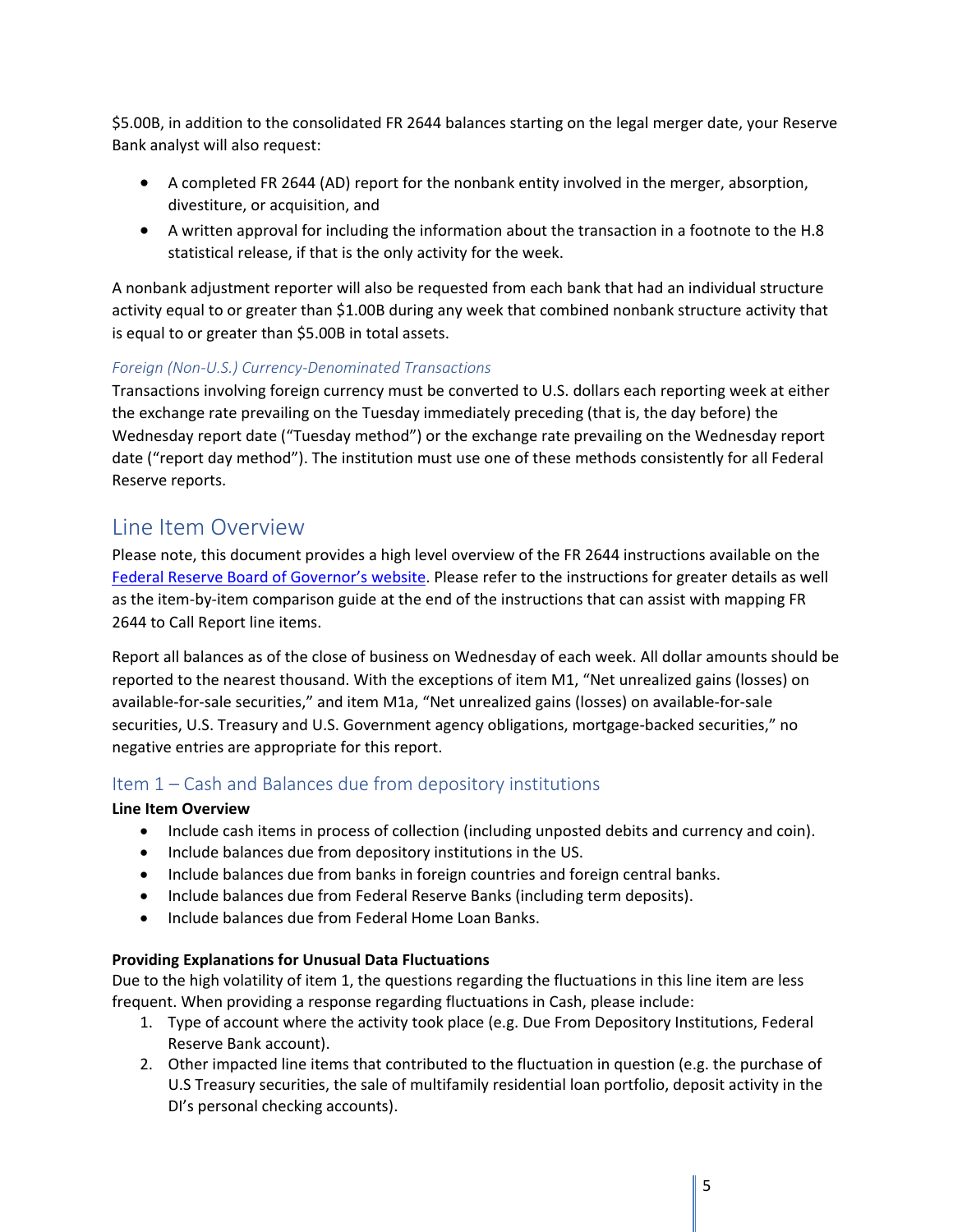## <span id="page-6-0"></span>Item 2 – Securities

#### **Line Item Overview**

*2a1 – US Treasury securities and US Government agency obligations, Mortgage-backed securities*

- Include all residential mortgage-backed securities (MBS), whether held-to-maturity (HTM), available-for-sale (AFS), or held-for-trading (HFT), guaranteed by U.S. Government agencies or issued by U.S. Government-sponsored agencies.
- Include residential pass-thru securities and other residential MBS (including CMOs, REMICs, CMO and REMIC residuals, stripped MBS, and mortgage-backed commercial paper).
- Include commercial MBS issued by U.S. Government-sponsored agencies.

*2a2 – Other US Treasury and US Government agency obligations*

• Include all obligations, whether HTM, AFS, HFT, other than mortgage-backed securities, issued by U.S. Government agencies or by U.S. Government-sponsored agencies.

*2b1 – Other Securities, Mortgage-backed securities*

- Include all residential MBS, whether HTM, AFS, HFT, issued by non-U.S. Government issuers and by non-U.S. issuers.
- Include residential pass-thru securities and other residential MBS (including CMOs, REMICs, CMO and REMIC residuals, stripped MBS, and mortgage-backed commercial paper).
- Include those issued by others, but whose collateral consists of MBS guaranteed or issued by U.S. Government agencies or U.S. Government-sponsored agencies.
- Include all commercial MBS not issued by U.S. Government-sponsored agencies.

#### *2b2 – All Other Securities*

- Include all other securities, whether HTM, AFS, HFT such as:
	- o Commercial paper
	- o Securities issued by states and political subdivisions in the U.S.
	- o Asset backed securities
	- o Other domestic debt securities
	- o Foreign debt securities
	- o Equity securities with readily determinable fair values not held for trading

#### **Common reporting errors**

- a) Misclassification of security by type (MBS, non-MBS).
- b) Misclassification of security by counterparty (Agency, non-agency).
- c) Please note, month-end adjustments to item 2a1 should also be reflected in item M1 and item M1a. Month-end adjustments to items 2a2, 2b1, and 2b2 should only be reflected in item M1. For more information regarding item M1 and M1a, please refer to the sub-section "Memoranda".

## **Providing Explanations for Unusual Data Fluctuations**

When providing a response regarding fluctuations in securities items, please include a breakout with:

- 1. What activity occurred (such as purchases, sales, month-end adjustments, etc.).
- 2. Type of security (MBS, CMO, municipal, corporate, etc.).
- 3. Counterparty information (FNMA, FHLMC, FHLB, U.S. Treasury, etc.).
- 4. Transaction amount.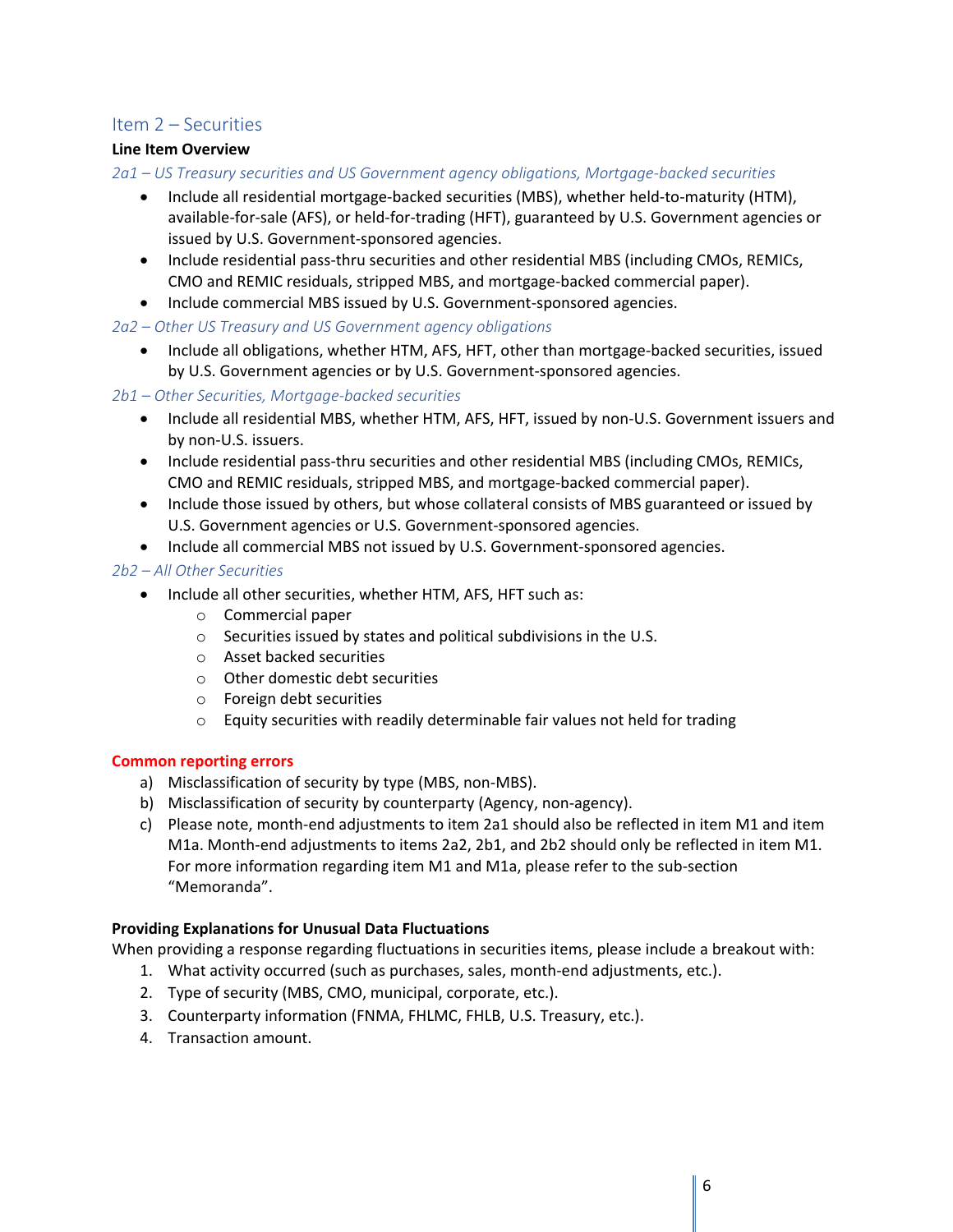## <span id="page-7-0"></span>Item 3 – Federal funds sold and securities purchased under agreements to resell

#### **Line Item Overview**

- Include federal funds sold.
- Include securities purchased under agreements to resell with domestically charted commercial banks.
- Include securities purchased under agreements to resell with US branches and agencies of foreign banks.
- Include securities purchased under agreements to resell with all other entities, including nonbank brokers and dealers in securities, thrifts.
- Include securities purchased under agreements to resell with any Federal Home Loan Banks.

## **Providing Explanations for Unusual Data Fluctuations**

When providing a response regarding fluctuations in federal funds sold, please include a breakout with:

- 1. Counterparty information.
- 2. How the funds were made available (for increases) or why the funds left the market (for decreases).
- 3. Any other line items impacted by the fluctuation.
- 4. Transaction amount.

## <span id="page-7-1"></span>Item 4 – Loans and Leases

- All loans should be categorized according to security, borrower, or purpose.
- Report the book value of all loans and leases before deduction of any general "Allowance for loan losses." For institutions that have adopted ASU 2016-13, the allowance for loan losses is the allowance for credit losses on loans and leases.
- Each loan item, 4a through 4f, should be reported net of unearned income to the extent possible.

## **Loans secured by real estate**

Include all loans secured by real estate (other than those to states and political subdivisions) regardless of purpose and regardless of whether originated by the reporting bank, purchased from others, or first or junior lien. Include all such loans held as trading assets.

#### **Line Item Overview**

*4a1 – Construction, land development, and other land loans*

- Include loans secured by real estate made to finance
	- o Land development preparatory to erecting new structures.
	- $\circ$  The on-site construction of industrial, commercial, residential, or farm buildings.
- Include loans for the purpose of constructing 1–4 family residential properties, which will secure the loan, as well as all construction loans for purposes other than constructing 1–4 family residential properties.
- Include loans for the development of building lots and loans secured by vacant land.
- Include "construction" loans for additions or alterations to, and demolition of, existing structures.

Note, Combination construction-permanent loans are reported in this item until construction is completed or principal amortization begins, at which time the loans should be reported in the appropriate category.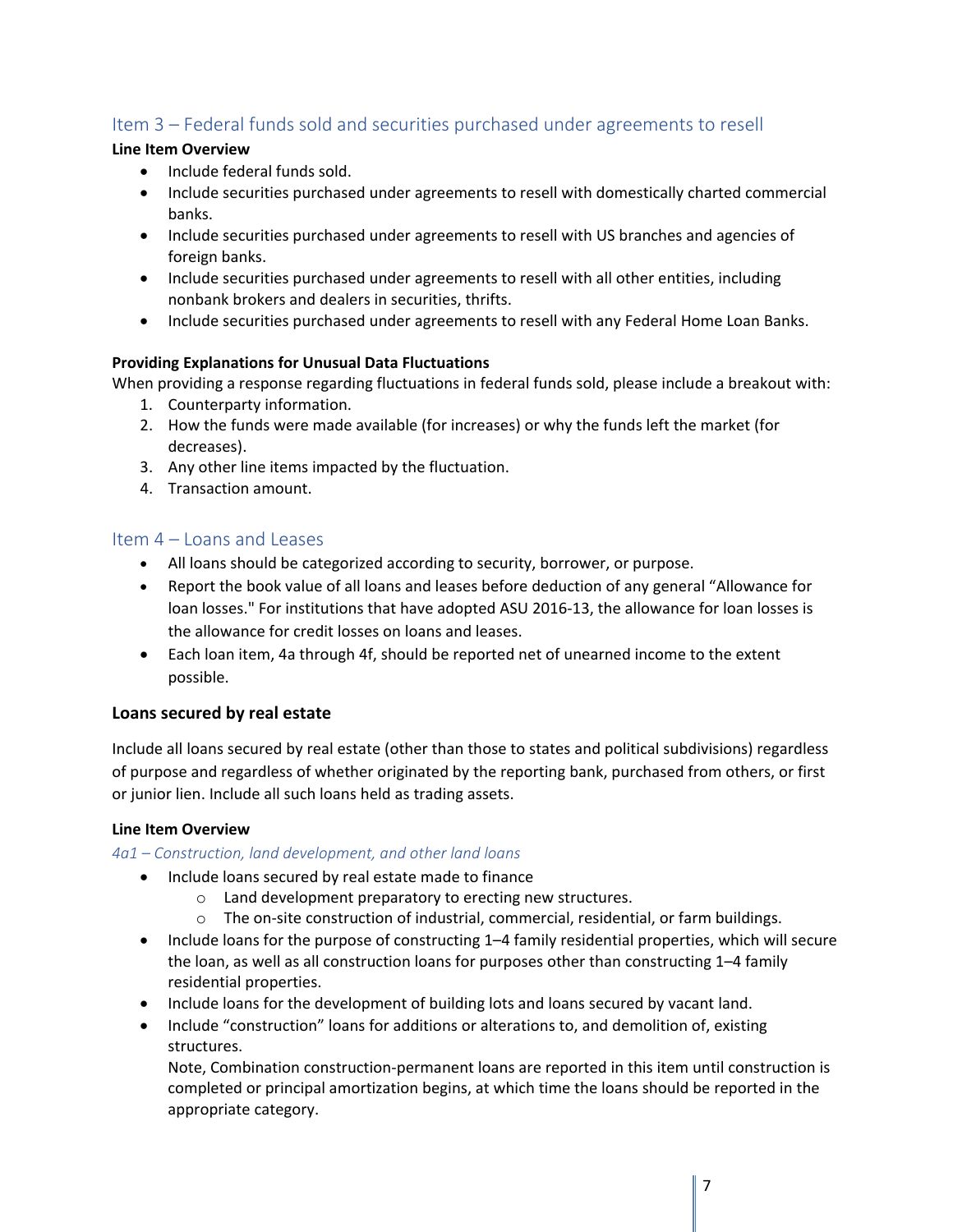#### *4a2 – Secured by farmland*

- Include loans secured by farmland and improvements. Farmland includes all land known to be used or usable for agricultural purposes, such as crop and livestock production. Farmland includes grazing or pasture land, whether tillable or not and whether wooded or not.
- Include loans secured by farmland that are guaranteed by the Farmers Home Administration (FmHA) or by the Small Business Administration (SBA) and that are extended, serviced, and collected by any party other than FmHA or SBA.

*4a3a – Revolving, open-end loans secured by 1-4 family residential properties and extended under lines of credit*

• Include all open-end loans secured by 1–4 family residential properties and extended under lines of credit. These loans are typically junior liens accessed by check or credit card.

*4a3b – Closed-end loans secured by 1-4 family residential properties*

• Include all closed-end loans secured by 1–4 family residential properties, both first and junior liens.

#### *4a4 – Secured by multifamily (5 or more) residential properties*

- Include loans secured by nonfarm properties with 5 or more dwelling units in structures (including apartment buildings and apartment hotels) used to accommodate households on a permanent basis.
- Include loans secured by cooperative-type apartment buildings containing 5 or more dwellings units.
- Include loans secured by 5 or more housekeeping dwellings with commercial units combined where use is primarily residential.

#### *4a5 – Secured by nonfarm nonresidential properties*

- Include loans secured by nonfarm nonresidential properties such as business and industrial properties, hotels, motels, churches, hospitals, clubs, lodges, golf courses, "homes" for elderly, and educational and charitable institutions.
- Include loans secured by owner-occupied nonfarm nonresidential properties for which the primary source of repayment is the cash flow from the ongoing operations and activities conducted by the party who owns the property.
- Include loans secured by other nonfarm nonresidential properties where the primary source of repayment (at least 50 percent) is derived from rental income associated with the property. This includes loans secured by hotels, motels, assisted living facilities, mini-storage facilities, and similar properties.

#### **Common reporting errors**

- a) Loans in their construction phase erroneously reported in items 4a2-4a5 instead of item 4a1.
- b) Agricultural and other land loans erroneously reported in item 4a2 instead of item 4f.
- c) Misclassified loans based on the type of collateral or the type of customer (e.g. erroneously reporting HELOCs in item 4a3b instead of 4a3a; erroneously reporting loans to businesses secured by nonfarm nonresidential properties in item 4a4 instead of 4a5).

#### **Providing Explanations for Unusual Data Fluctuations**

When providing a response regarding fluctuations in loan items, please include a breakout with:

1. What activity occurred during that period (origination/paydown/payoff activity, the purchase/sale of loans).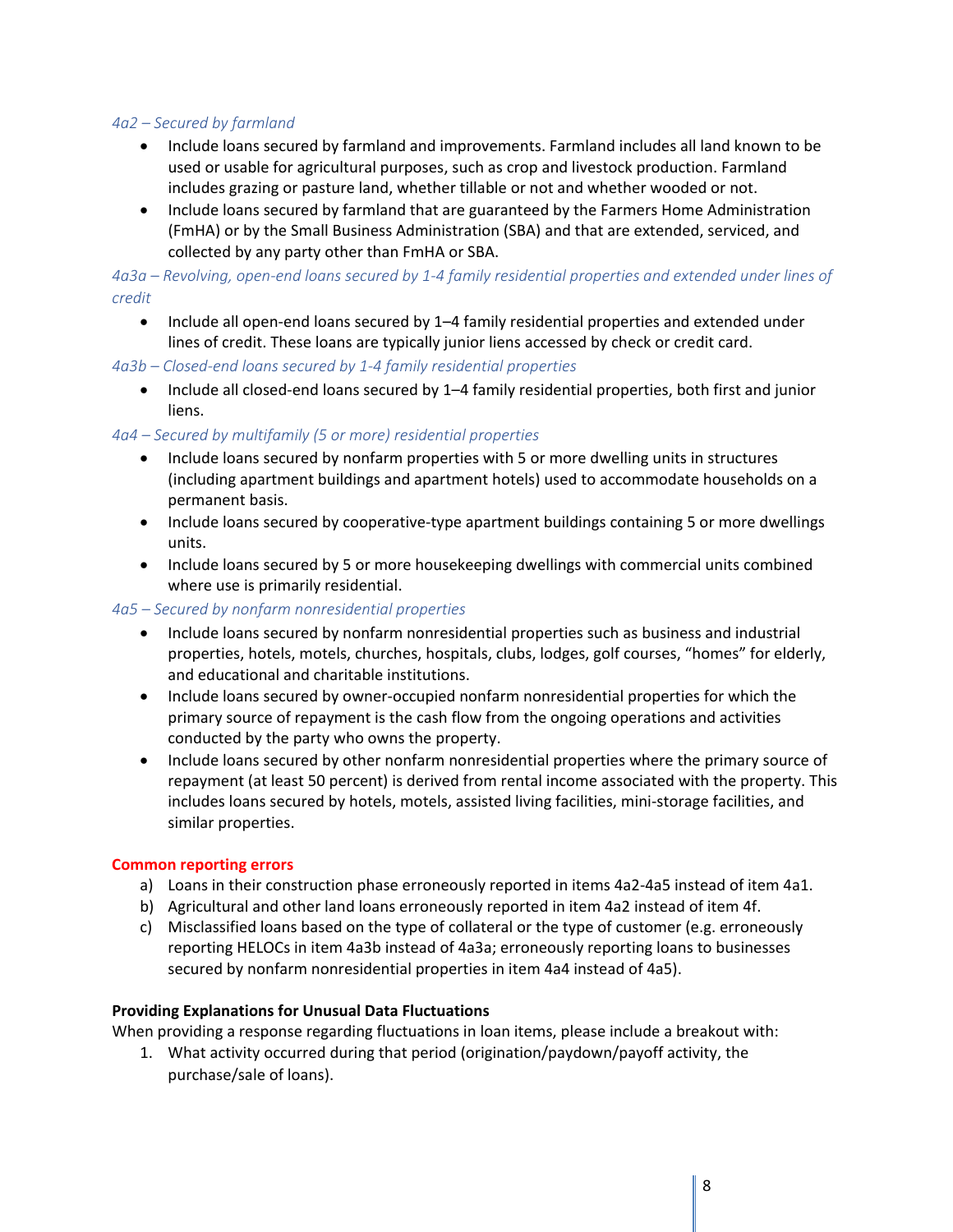- 2. Customer type/counterparty information (personal/business customer/other depository institution or a firm).
- 3. If available, the largest contributors to the fluctuation with the dollar amount.

## **Loans NOT secured by real estate**

#### *4b – Loans to, and acceptances of, commercial banks in the US*

- Include all loans (other than those secured by real estate), including overdrafts, to domestic commercial banks and U.S. branches and agencies of foreign banks.
- Include the reporting bank's own acceptances discounted and held in its portfolio when the account party is another depository institution.

#### *4c – Commercial and industrial loans*

- Include loans for commercial and industrial purposes to sole proprietorships, partnerships, corporations, other business enterprises, and to individuals, whether secured (other than by real estate) or unsecured, installment, or single payment, originated by the reporting bank or purchased from others, to U.S. and non-U.S. addressees.
- Include the reporting bank's own acceptances that it holds in its portfolio when the account party is a commercial and industrial enterprise.
- Include loans extended under credit cards and other related plans issued in the name of a commercial and industrial enterprise.

## *4d1 – Credit cards and other revolving credit plans*

• Include all extensions of credit to individuals for household, family, and other personal expenditures arising from credit cards or from prearranged overdraft plans, whether originated or purchased.

## *4d2 – Automobile loans*

- Include all consumer loans extended for the purpose of purchasing new and used passenger cars and other vehicles, such as minivans, pickup trucks, and sport utility vehicles for personal use.
- Include both direct and indirect consumer automobile loans as well as retail installment paper purchased by the bank from automobile dealers.

*4d3 – Other consumer loans (including single payment and installment loans other than automobile loans, and all student loans)*

- Include all other loans to individuals for household, family, and other personal expenditures, not assessed by credit cards and other revolving credit plans.
- Include loans to purchase household appliances and mobile homes.
- Include home improvement loans (not secured by real estate).
- Include all student loans.
- Include loans for medical expenses, vacations, personal taxes, and consolidation of personal debt.
- Include consumer loans made for the purchase of motorcycles, boats, recreational vehicles, golf carts, and airplanes.

#### *4e – Loans to non-depository financial institutions*

- Include loans to real estate investment trusts and mortgage companies that specialize in mortgage loan originations and warehousing or mortgage servicing.
- Include loans to insurance companies, holding companies of other depository institutions, finance companies, mortgage finance companies, factors and other financial intermediaries, and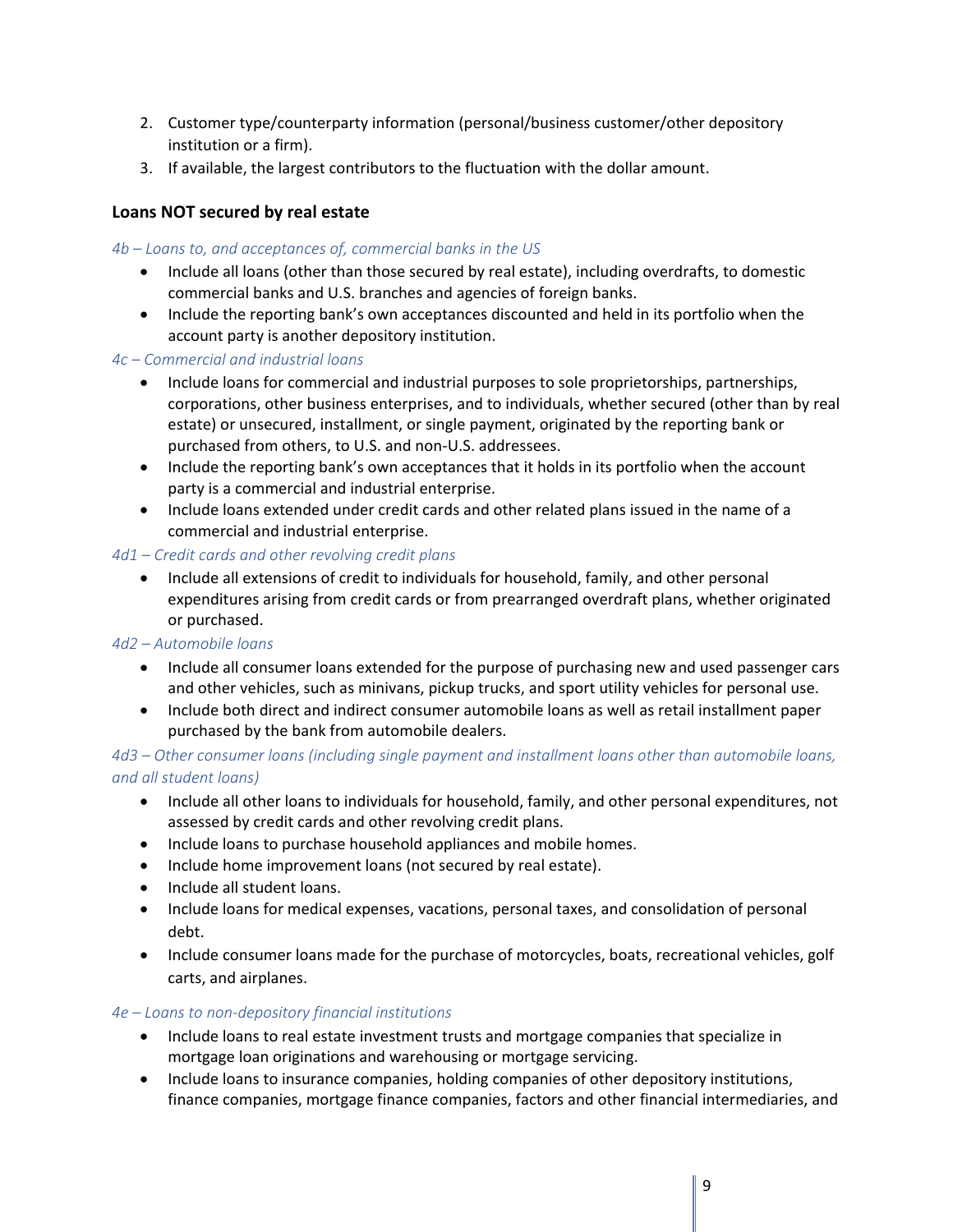short-term business credit institutions that extend credit to finance inventories or carry accounts receivables.

- Include loans to investment banks and loans to the bank's own trust department.
- Include loans to other domestic and foreign financial intermediaries which extend credit for business purposes.

#### *4f – All other loans and leases*

- Include all loans and leases as reported on Schedule RC-C of the Call Report that cannot be properly reported in items 4a1 through 4e of this report.
- Include loans to other (nonbank) depository institutions in the U.S.
- Include loans to banks in foreign countries.
- Include loans to finance agricultural production and other loans to farmers.
- Include obligations (other than securities and leases) of states and political subdivisions in the U.S., including those secured by real estate.
- Include loans for purchasing or carrying securities.
- Include lease financing receivables (net of unearned income). *Treatment of Overdrafts, Planned and Unplanned:*
	- Only unplanned overdrafts should be included in item 4f.
	- Please report planned overdrafts in the appropriate line item where they belong. Please see FR 2644 instructions for more detailed information.

#### *4g – Allowance for loan and lease losses*

- Include month-end and quarter-end adjustments to the allowance for loan and lease losses or the allowance for credit losses.
- Include charge-offs and recoveries.
- Institutions that have adopted ASU 2016-13 (CECL), which governs the accounting for credit losses, should report the allowance for credit losses in this item.
- For more information regarding ASU 2016-13, please refer to the section "Accounting Standard Updates".

#### **Common reporting errors**

- a) Planned overdrafts erroneously reported in item 4f. Planned overdrafts should be reported in the appropriate line item where they belong, classified as loans according to the nature of the overdrawn depositor. Only unplanned overdrafts should be reported in item 4f.
- b) Work in process (WIP) loans erroneously reported in items 4a1-4e instead of item 4f.
- c) Loans to finance agricultural production and other loans to farmers reported in item 4a2 instead of item 4f.
- d) Loans made for purchase of motorcycles, boats, recreational vehicles, golf carts, and airplanes erroneously reported in item 4d2 instead of 4d3.

#### **Providing Explanations for Unusual Data Fluctuations**

When providing a response regarding fluctuations in loan items, please include a breakout with:

- 1. What activity occurred during that period (origination/extension/purchase/recovery or paydown/payoff/sale/charge-off).
- 2. Customer type/counterparty information (personal/business customer/other depository institution or a firm).
- 3. If available, the largest contributors to the fluctuation with the dollar amount.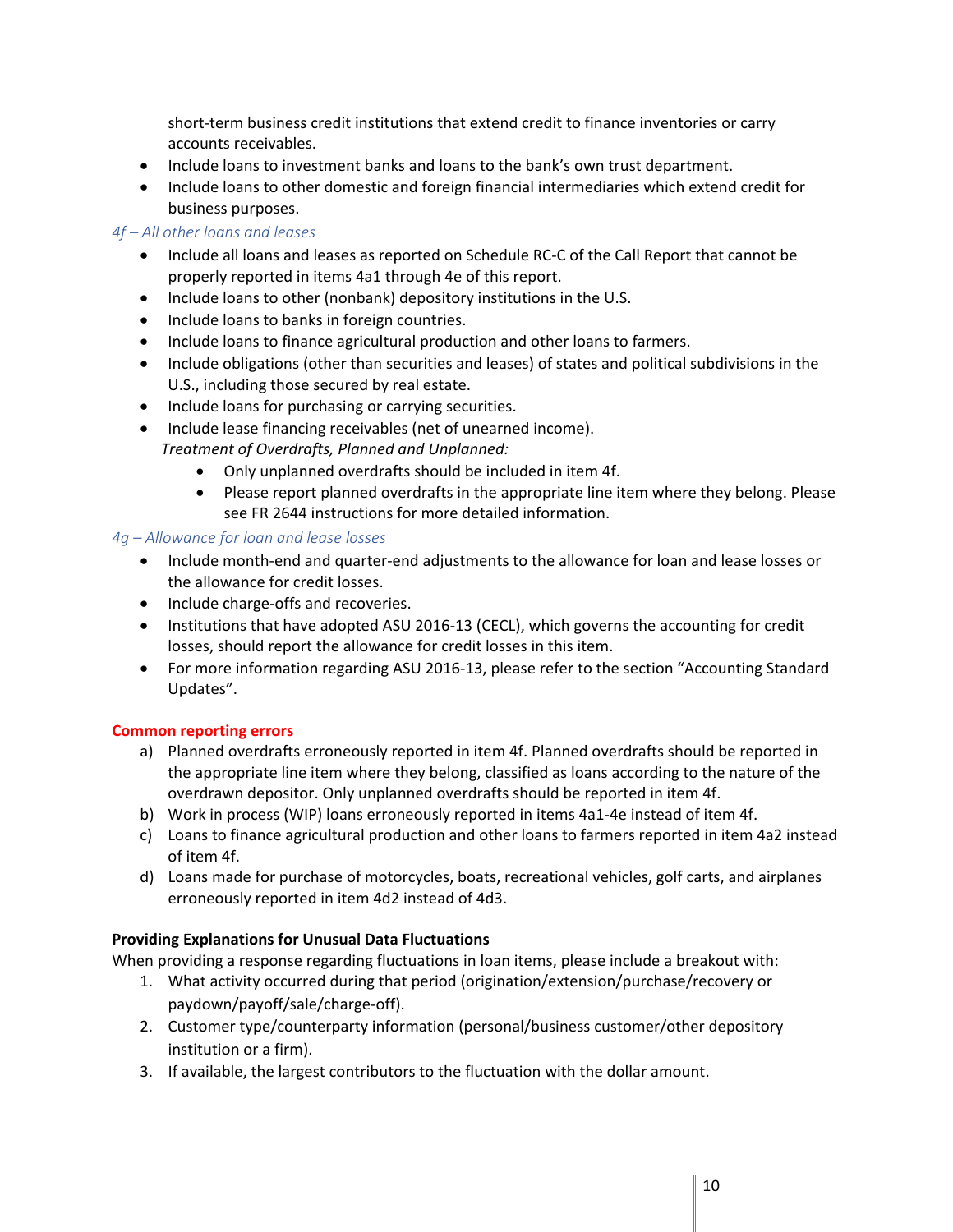## <span id="page-11-0"></span>Item 5 – Other Assets

#### **Line Item Overview**

*5a – Net due from related foreign offices*

- This item is only reported by FFIEC 031 and FFIEC 002 filers.
- A balance should be reported in item 5a or in item 9a, but not both.

#### *5b – All Other Assets*

- Include premises and fixed assets.
- Include other real estate owned.
- Include investments in unconsolidated subsidiaries and associated companies.
- Include direct and indirect investments in real estate ventures.
- Include intangible assets (including goodwill).
- Include derivatives with a positive fair value held for purposes other than trading, and other assets.
- Include trading assets such as derivatives with a positive fair value held for trading purposes, gold bullion, certificates of deposit, bankers' acceptances, equity securities without a readily determinable fair value held for trading, and other trading assets.
- Include other assets such as accrued interest receivable; net deferred tax assets; equity investments without readily determinable fair values; life insurance assets; prepaid expenses; accounts receivable.

#### **Common reporting errors**

- a) Misreporting related to new accounting standards updates.
- b) Work in process (WIP) loans erroneously reported in item 5b instead of item 4f.

#### **Providing Explanations for Unusual Data Fluctuations**

When providing a response regarding fluctuations in Other Assets, please include a breakout with:

- 1. What activity occurred.
- 2. Which account types were the main drivers of the fluctuation (ex. accounts receivable, net deferred tax assets, etc.)
- 3. Counterparty information.
- 4. Transaction amount.

#### <span id="page-11-1"></span>Item 6 – Total Assets

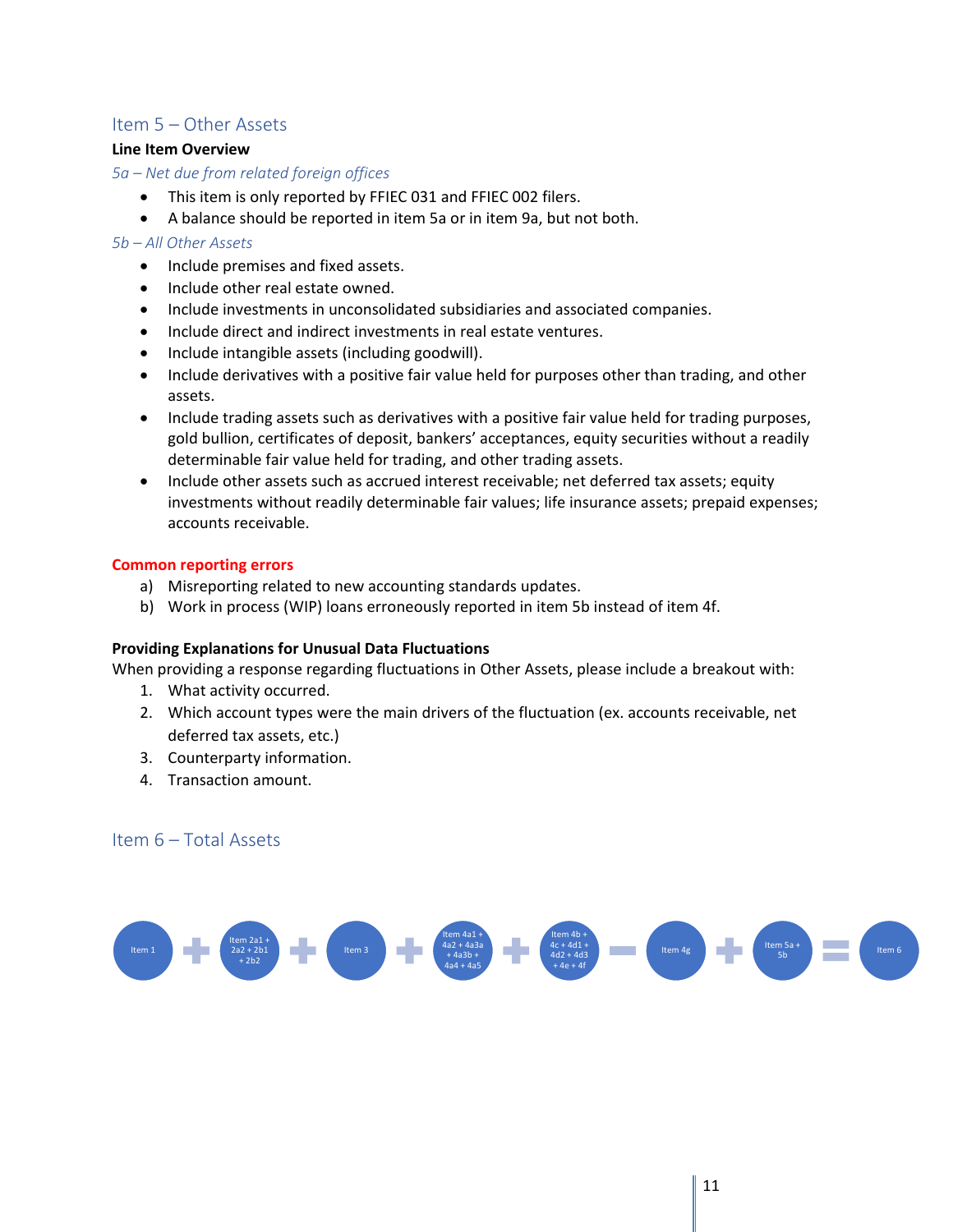## <span id="page-12-0"></span>Item 7 – Total Deposits

#### **Line Item Overview**

#### *7a – Time deposits of \$100,000 or more*

• Include all time deposits of \$100,000 or more.

#### *7b – All Other Deposits*

- Include transaction accounts (demand deposits).
- Include non-transaction accounts (savings and money market deposits, small time deposits, time deposits issued to deposit brokered in the form of large certificates of deposit that have been participated out in shares of less than \$100,000).

#### **Common reporting errors**

- a) Erroneously reporting CDs >\$100K in item 7b instead of item 7a.
- b) Include in item 7a CDs originally issued in denominations <\$100K that, because of interest paid or credited, or because of additional deposits, now have balances >\$100K.
- c) Erroneously reporting subordinated debt issued by the Bank in item 7b instead of item 9b.

#### **Providing Explanations for Unusual Data Fluctuations**

When providing a response regarding fluctuations in deposits, please include a breakout with:

- 1. What activity occurred (deposit, withdrawal, CD issuance or maturity, etc.).
- 2. Customer type (personal, municipal, business).
- 3. Account type (MMDA, Savings, Checking, etc.).
- 4. Transaction amount.

## <span id="page-12-1"></span>Item 8 – Borrowings

#### **Line Item Overview**

- Include demand notes issued to the U.S. Treasury.
- Include Federal funds purchased and securities sold under agreements to repurchase. Note, Federal funds purchased and securities sold under agreements to repurchase include those from domestically chartered commercial banks and U.S. branches and agencies of foreign banks and all other entities, including nonbank brokers and dealers in securities, thrifts, any Federal Reserve Bank or Federal Home Loan Bank.
- Include other borrowed money such as Federal Home Loan Bank advances, any borrowings by an Employee Stock Ownership Plan (ESOP) that the reporting bank must report as a borrowing on its own balance sheet in accordance with generally accepted accounting principles. Note, include in Other Borrowings lease liabilities for finance leases for institutions that have adopted FASB ASU 2016-02.

#### **Common reporting errors**

a) Misreporting related to the new accounting standards updates.

#### **Providing Explanations for Unusual Data Fluctuations**

When providing a response regarding fluctuations in borrowings, please include a breakout with:

- 1. How the funds were made available.
- 2. What the funds were used for.
- 3. Counterparty.
- 4. Transaction amount.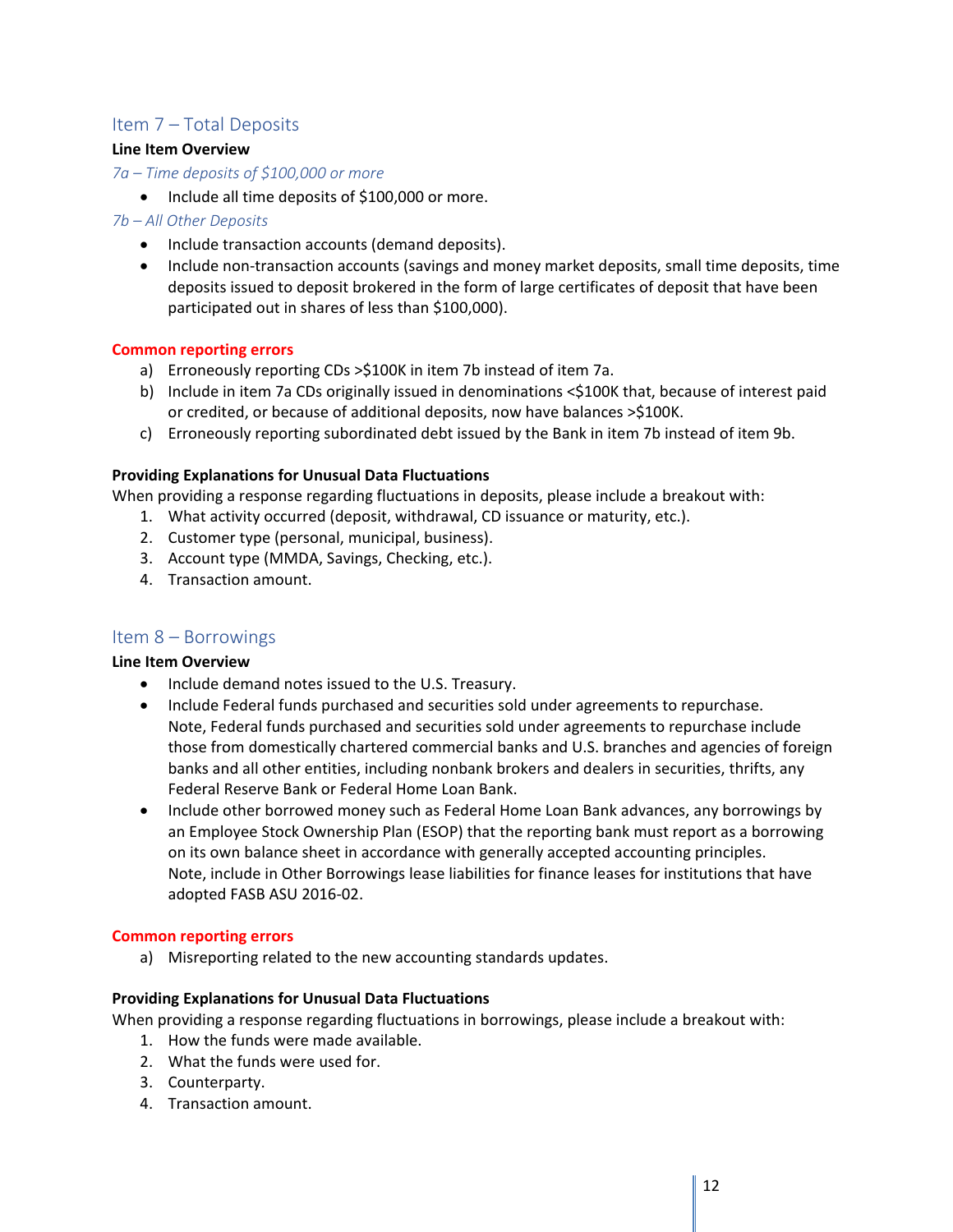## <span id="page-13-0"></span>Item 9 – Other Liabilities

#### **Line Item Overview**

#### *9a – Net due to related foreign offices*

- This item is only reported by FFIEC 031 and FFIEC 002 filers.
- A balance should be reported in item 5a or in item 9a, but not both.

#### *9b – All Other Liabilities*

- Include subordinated notes and debentures.
- Include net deferred tax liabilities.
- Include interest and other expenses accrued and unpaid.
- Include derivatives with a negative fair value held for purposes other than trading.
- Include dividends declared but not yet payable.
- Include accounts payable.
- Include allowance for credit losses on off-balance sheet credit exposures. Note, institutions that have adopted FASB Accounting Standards Update No. 2016-13, which governs the accounting for credit losses, should exclude off-balance sheet credit exposures that are unconditionally cancellable by the institution when estimating expected credit losses.
- Include other liabilities such as servicing liabilities; bank's liability for deferred payment letters of credit; leases, lease liabilities for operating leases for institutions that have adopted FASB ASU 2016-02.
- Report liabilities from trading activities, including those resulting from sales of assets that the reporting entity did not own ("short positions"), derivatives with a negative fair value held for trading purposes, and any liabilities to which the reporting entity has applied fair value accounting and manages for trading purposes.

#### **Common reporting errors**

- a) Subordinated debt should be reported on the Bank's balance sheet in item 9b, only if it was issued by the depository institution, not the DI's parent holding company.
- b) Misreporting related to the new accounting standards updates.

#### **Providing Explanations for Unusual Data Fluctuations**

When providing a response regarding fluctuations in Other Liabilities, please include a breakout with:

- 1. What activity occurred.
- 2. Which account types were the main drivers of the fluctuation (ex. accounts payable, dividends payable, etc.)
- 3. Counterparty information.
- 4. Transaction amount.

## <span id="page-13-1"></span>Item 10 – Total Liabilities

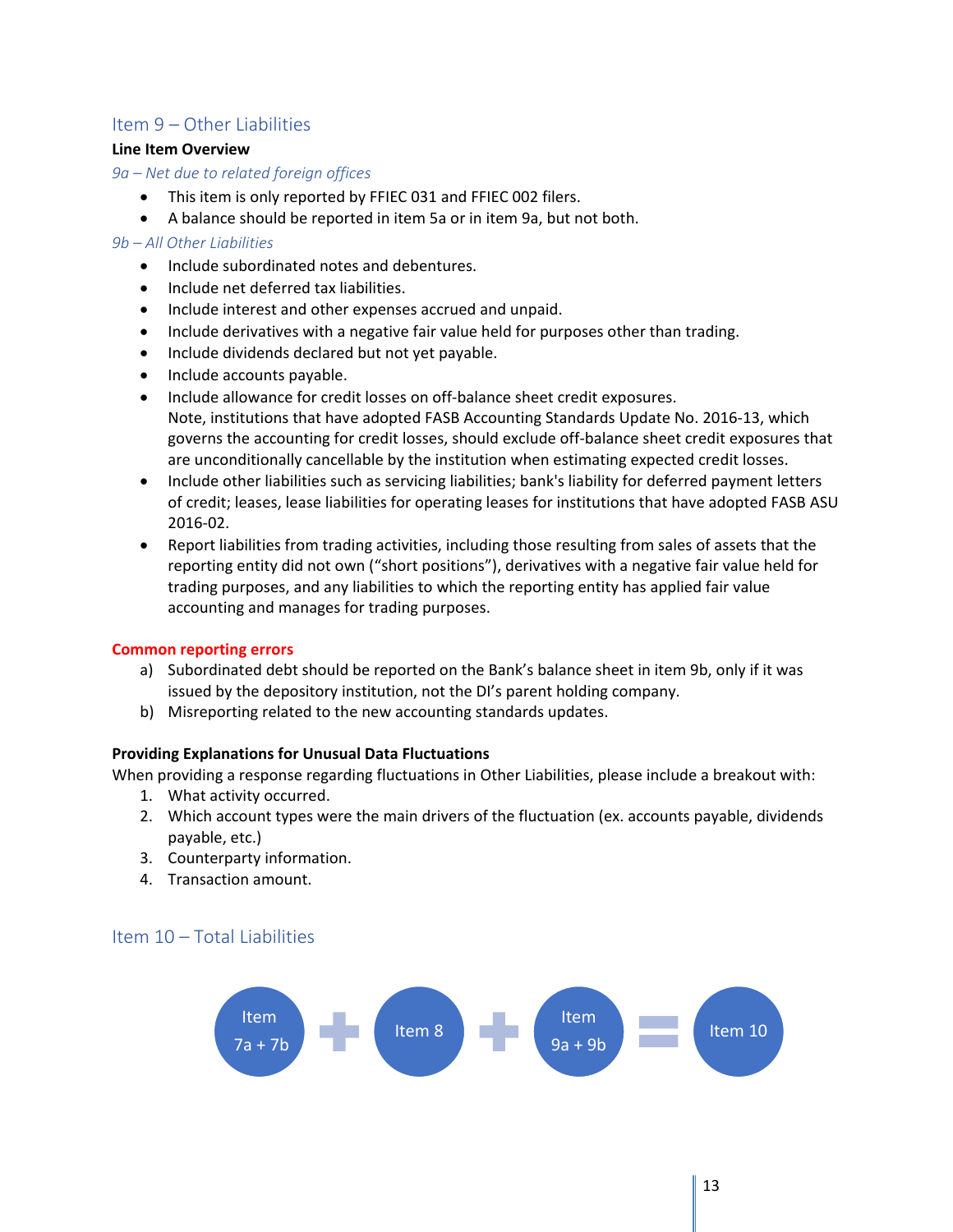## <span id="page-14-0"></span>Memoranda

#### Line Item Overview

*M1 – Net unrealized gains (losses) on available-for-sale securities*

• Report net unrealized gains/losses on all available-for-sale securities reported in items 2a1-2b2.

*M1a – Net unrealized gains (losses) on available-for-sale securities, US Treasury and US Government agency obligations, mortgage backed securities (included in line M1 above)*

• Include the portion of net unrealized gains/losses on available-for-sale securities reported in item M1 above attributable to those securities included in item 2a1, U.S. Treasury securities and Government agency obligations, mortgage-backed securities.

#### **Common reporting errors**

- a. The frequency with which portfolios of available-for-sale securities are revalued (marked to market) may differ across reporting banks and branches and agencies. In all cases, items M1 and M1a should be revalued at the same frequency.
- b. Unrealized gains/losses on **ALL** available-for-sale securities (reported in item 2a1-2b2) should be reported in item M1.
- c. Unrealized gains/losses on AFS U.S. Treasury/ Government Agency MBSs (reported in item 2a1 only) should also be reflected in item M1a.

## **Providing Explanations for Unusual Data Fluctuations**

When providing a response regarding fluctuations in Memoranda items, please include a breakout with:

- 1. Type of securities that had MTM changes:
	- a. Item M1 (e.g. Agency/non-agency MBS/ABS such as U.S Treasury securities, AFS CLOs, FHLMC MBSs, foreign debt securities, etc.)
	- b. Item M1a (e.g. FNMA AFS MBS, Agency CMOs, etc.)

# <span id="page-14-1"></span>Explanations for Unusual Data Fluctuations

The Federal Reserve uses the information collected on the FR 2644 Report to determine and implement monetary policy. Therefore, it is crucial that the FR 2644 data be as accurate as possible.

We are very much aware of the burden placed on financial institutions by all reporting requirements, and we make our best effort to ask for extensive explanations only when necessary. To avoid excessive questions to institutions, we utilize internal analysis techniques to identify consistent patterns in the data and to improve our knowledge of your institution's typical activity. However, what may seem like normal activity for your institution, does not always appear normal from the Reserve Bank analyst's perspective which is based on how they look at the data.

These methods include statistical and graphical analysis of weekly, monthly, and seasonal fluctuations. If a trend of consistent behavior is apparent for a sufficient period, the need to contact the respondent is greatly reduced. However, when unusual fluctuations occur that are inconsistent in either magnitude or direction of movement, we will contact you to verify the figures. Questions may be more frequent immediately following a dramatic reporting shift until a clear pattern emerges.

If the accuracy of the figure has been confirmed and no revision is necessary, we may still need to identify the legitimate underlying cause of the unusual fluctuation.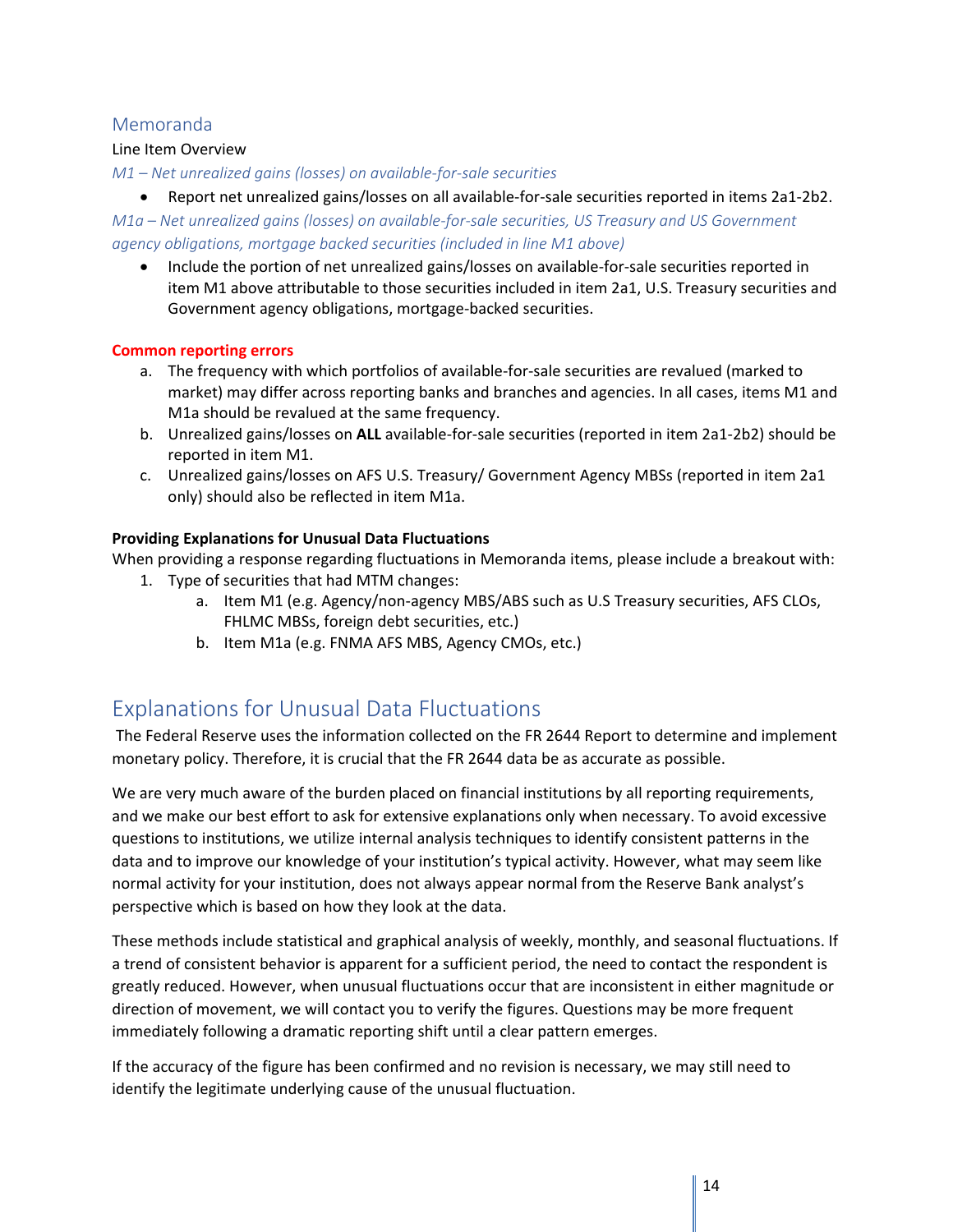If you wish, you can send explanations for any obvious unusual changes discovered during report preparation along with your report. We ask that you email these explanations to **[phil.statistics.bankcredit@phil.frb.org](mailto:phil.statistics.bankcredit@phil.frb.org)** and your Reserve Bank analyst's email after submitting the report.

## <span id="page-15-0"></span>What makes a good explanation?

A good explanation describes the majority of the fluctuation in question that includes the details of a transaction and the activity that occurred. In general, Reserve Bank analysts need a breakout of the following information that comprises the fluctuation in question:

- The account type(s) involved.
- The customer type(s) involved.
- The dollar amount of the contributors.
- Any related activity between report items.

## <span id="page-15-1"></span>Related Item Comparisons

When Reserve Bank analysts review FR 2644 data, they routinely look for corresponding changes in related categories. While an exact one-to-one relationship is not necessarily expected, our analysts do routinely look for evidence of some corresponding activity among related items.

For example, if item 1 (Cash and Balances Due From) reflects a significant increase, we would expect to see a corresponding fluctuation in other line items, e.g. a large decrease in items 2a1-2b2 related to the sale or maturity of securities or a large increase in item 7b related to customer deposit activity. If we do not see a corresponding activity, we may contact you for more information about the activity.

## <span id="page-15-2"></span>Advanced Notification of Events Impacting the FR 2644 Report

When possible, we ask that you notify us in advance of any activity that may significantly impact your reporting. Such activity includes new products, loan portfolio and business plan changes, acquisitions, changes in the personnel preparing the report, and computer system conversions that may cause reporting delays. Your Reserve Bank analyst will work with you to ensure that accurate and timely data are received as soon as possible.

# <span id="page-15-3"></span>Related Report Comparisons (Interseries Edits)

Quarterly, this Reserve Bank is charged with comparing the balances reported on the *Weekly Report of Selected Assets and Liabilities of Domestically Chartered Commercial banks and U.S. Branches and Agencies of Foreign Banks* (FR 2644) with those on the *Consolidated Report of Condition* (Call Report) for the corresponding date.

This process, referred to as "interseries editing" (ISE), enhances data quality by reconciling reporting differences that may otherwise remain undetected. Interseries edits occur when a discrepancy is found, and they are based on a single day's data from the two reports on the Call Report date. Discrepancies may be the result of a reporting error or may instead reflect legitimate differences between item definitions and/or timing associated with the two reports.

If your institution reflects a discrepancy, your Reserve Bank analyst may request that your institution provide an explanation and, potentially, submit a revision.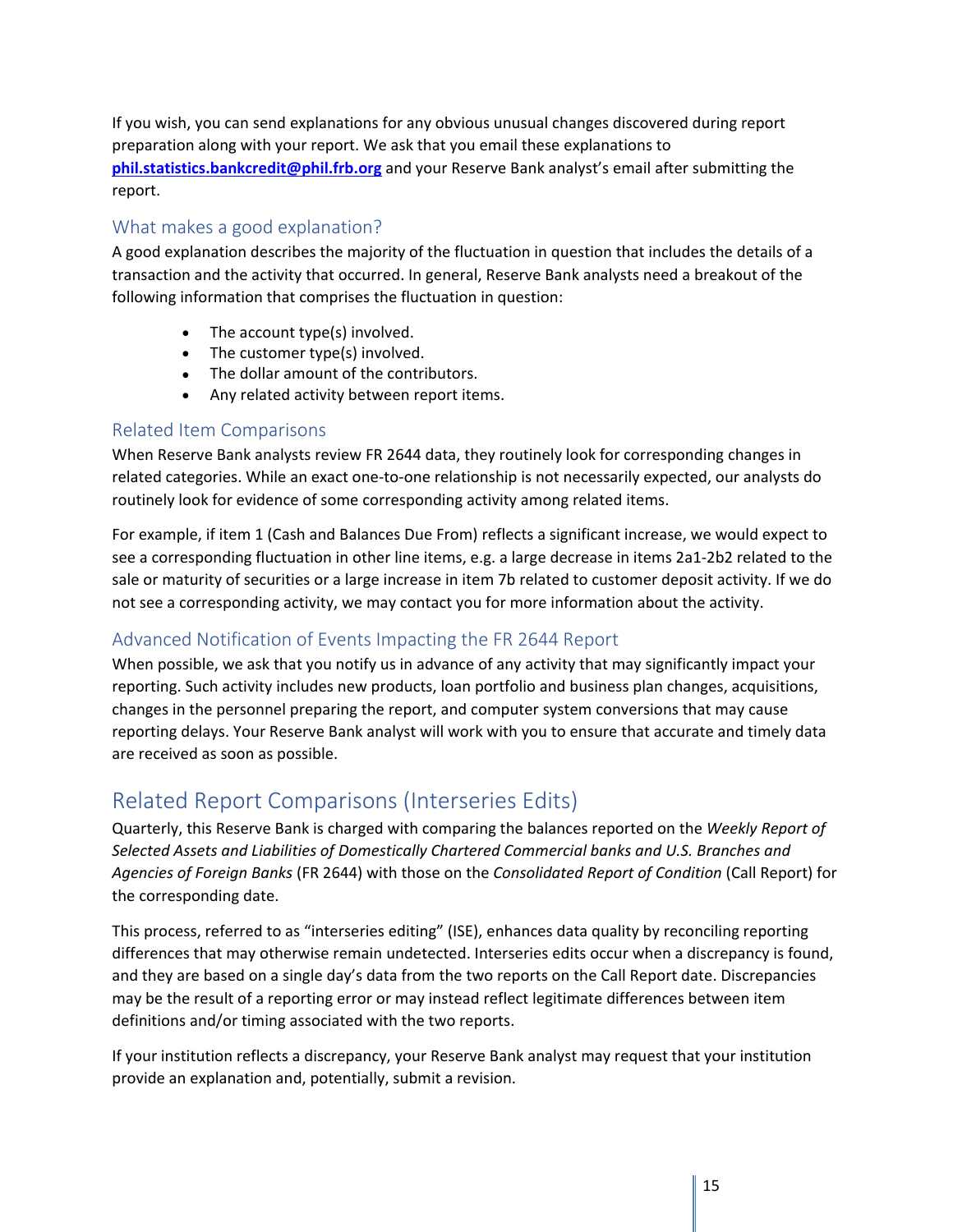#### **Example**:

*Reported item(s) on the FR2644 report exceed(s) comparable item(s) on the Call report by \$X:* 

| Edit Check: Q270 Other consumer loans (incl single<br>payment & installment loans other than auto loans &<br>student loans) |                                        |                              |                                   |
|-----------------------------------------------------------------------------------------------------------------------------|----------------------------------------|------------------------------|-----------------------------------|
| <b>Call Report MDRM</b>                                                                                                     | <b>Call Report</b><br><b>Line Item</b> | <b>FR2644</b><br><b>MDRM</b> | <b>FR2644</b><br><b>Line Item</b> |
| <b>RCONK207 +</b>                                                                                                           | RC-C.1.B.6.d                           | WRSSK207                     | Item $4.d(3)$                     |
| RCONHT65                                                                                                                    | Item $6.c.$                            |                              |                                   |

# <span id="page-16-0"></span>Revision Policy

Due to the importance of the data collected on the FR 2644 report, Reserve Bank analysts may contact your institution and request revisions if the data are deemed inaccurate. If possible, the errors in reporting should be corrected when they are discovered to maintain an accurate and consistent data series. Corrections are sometimes needed for previous periods as well as for the current period.

Prior to submitting any revisions, contact your Reserve Bank analyst outlining the reason for the revisions and the item(s) affected by the revisions.

You can submit the revised reports on the Reporting Central website, via email [\(phil.statistics.bankcredit@phil.frb.org](mailto:phil.statistics.bankcredit@phil.frb.org) and your Reserve Bank analyst), or fax 215-574-6388.

# <span id="page-16-1"></span>Accounting Standards Updates

## <span id="page-16-2"></span>Lease Liabilities (ASU 2016-02)

In February 2016, the FASB issued Accounting Standards Update (ASU) No. 2016-02, "Leases," which adde[d ASC Topic 842,](https://www.fasb.org/jsp/FASB/Document_C/DocumentPage?cid=1176167901010&acceptedDisclaimer=true) *Leases*. The objective of this ASU is to increase transparency and comparability among organizations by recognizing lease assets and lease liabilities on the balance sheet and disclosing key information about leasing arrangements.

The most significant change that Topic 842 makes is to lessee accounting. Under existing accounting standards, lessees recognize lease assets and lease liabilities on the balance sheet for capital leases, but do not recognize operating leases on the balance sheet. The lessee accounting model under Topic 842 retains the distinction between operating leases and capital leases, which the new standard labels finance leases. However, the new standard requires lessees to record a right-of-use (ROU) asset and a lease liability on the balance sheet for operating leases. (For finance leases, a lessee's lease asset also is designated an ROU asset.) In general, the new standard permits a lessee to make an accounting policy election to exempt leases with a term of one year or less at their commencement date from on-balance sheet recognition. The lease term generally includes the non-cancellable period of a lease as well as purchase options and renewal options reasonably certain to be exercised by the lessee, renewal options controlled by the lessor, and any other economic incentive for the lessee to extend the lease. An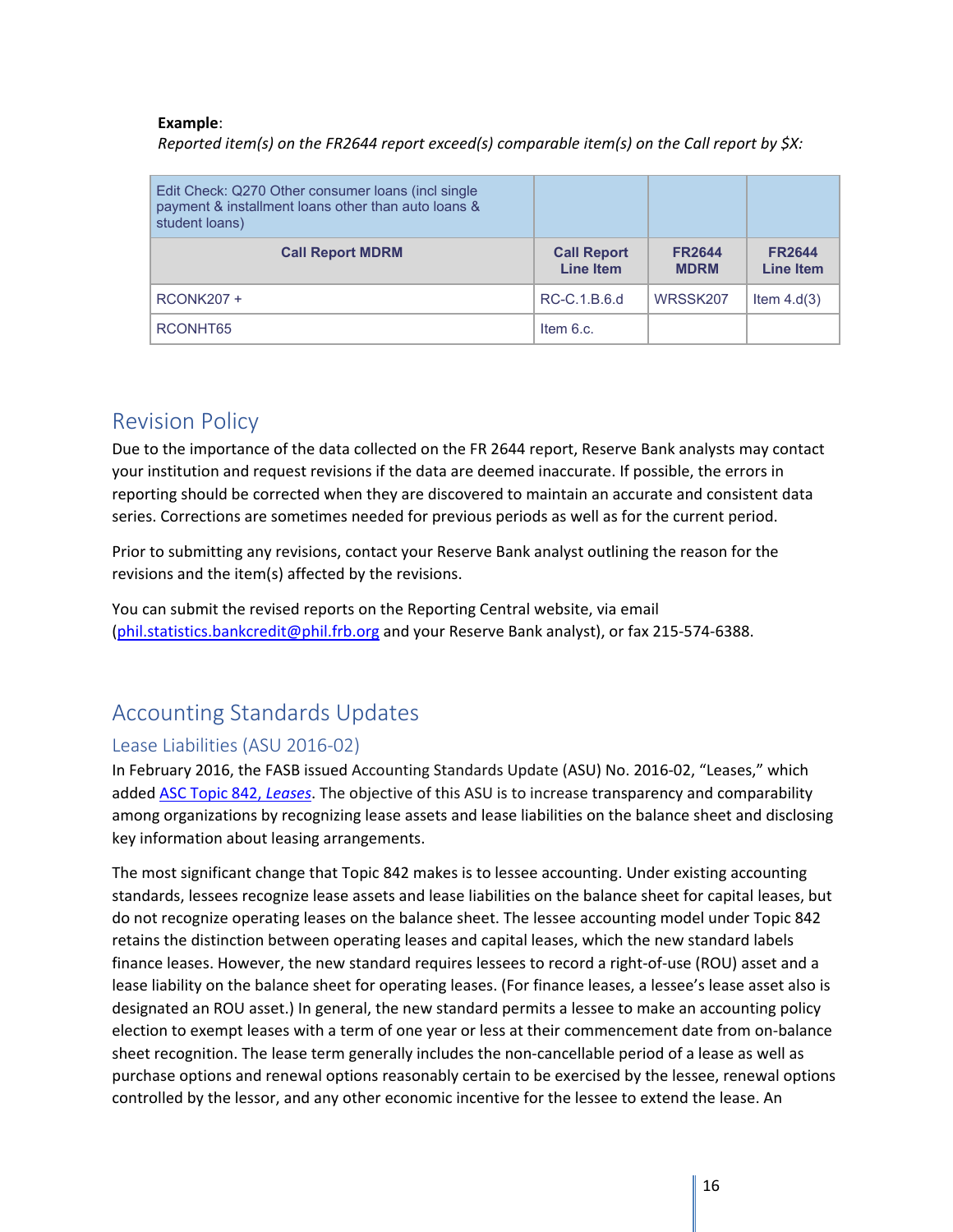economic incentive may include a related-party commitment. When preparing to implement Topic 842, lessees will need to analyze their existing lease contracts to determine the entries to record on adoption of this new standard.



For additional information on ASU 2016-02, its effective dates, and the latest guidance institutions should refer to the FASB's website at<https://www.fasb.org/leases> and [Call Report](https://www.ffiec.gov/ffiec_report_forms.htm)  [instructions/supplemental instructions.](https://www.ffiec.gov/ffiec_report_forms.htm)

## <span id="page-17-0"></span>Current Expected Credit Losses, CECL (ASU 2016-13)

In June 2016, the Financial Accounting Standards Board (FASB) issued ASU 2016-13, [Topic 326,](https://www.fasb.org/jsp/FASB/Document_C/DocumentPage?cid=1176168232528&acceptedDisclaimer=true) *Financial [Instruments –](https://www.fasb.org/jsp/FASB/Document_C/DocumentPage?cid=1176168232528&acceptedDisclaimer=true) Credit Losses*. The new accounting standard introduces the current expected credit losses methodology (CECL) for estimating allowances for credit losses and applies to all banks, savings associations, credit unions, and financial institution holding companies, regardless of size, that file regulatory reports for which the reporting requirements conform to U.S. generally accepted accounting principles (GAAP).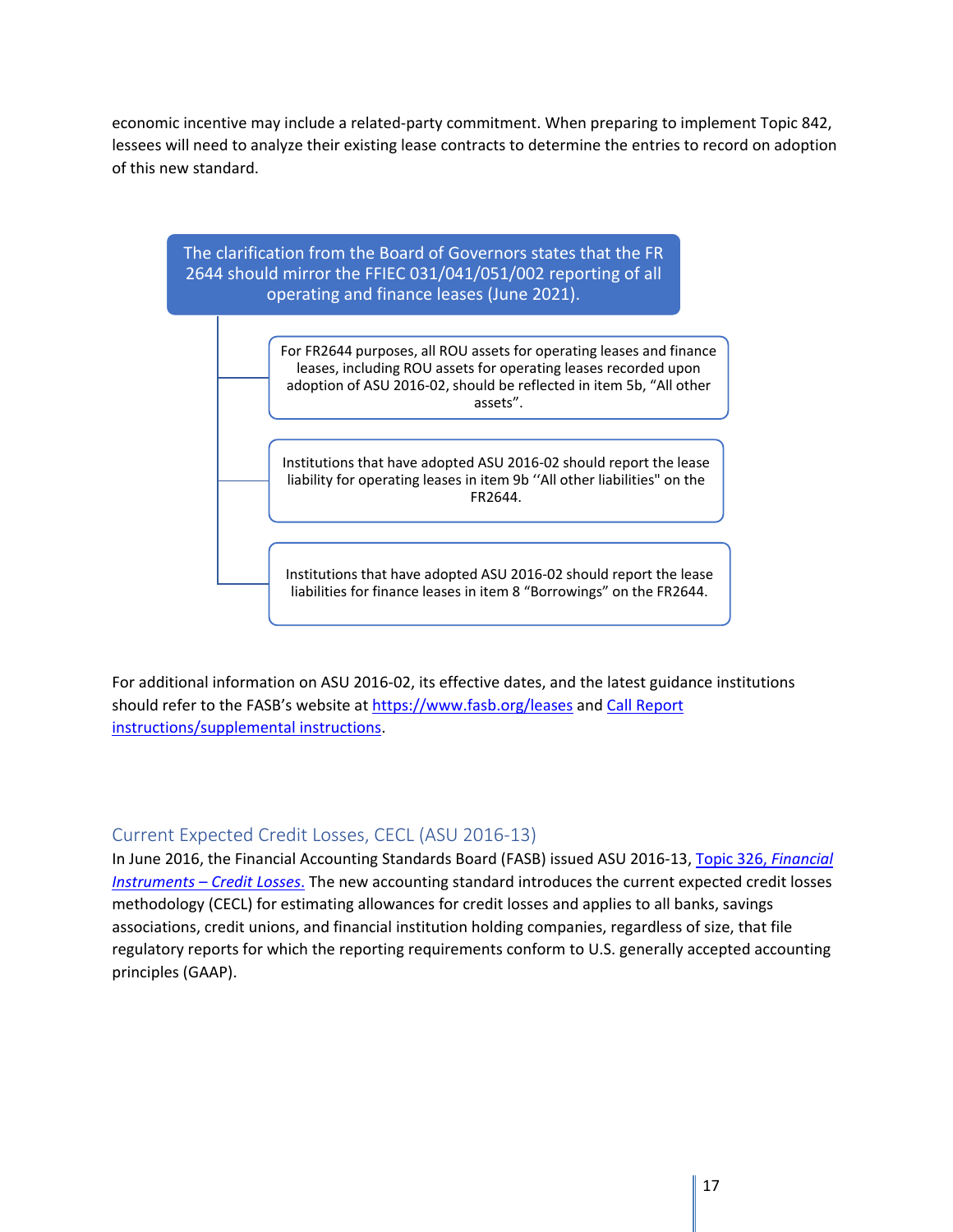#### *What's in scope of CECL?*

CECL applies to financial assets measured at amortized cost and certain off-balance sheet credit exposures.

# Scope of the standard

- Loans held for investment
- Held-to-maturity debt securities
- OBS exposures (loan commitments, standby letters of credit, and financial guarantees)
- Trade receivables
- Net investments in sales-type and direct financing leases
- Reinsurance recoverables
- Purchased credit deteriorated (PCD) assets recorded at amortized cost
- Receivables that relate to repurchase agreements and securities lending agreements

## Specifically excluded

- Loans held-for-sale
- Trading assets
- Financial assets for which fair value option is elected
- Equity instruments and equity method investments
- Derivatives
- Loans and receivables between entities under common control

Until the new accounting standard becomes effective, institutions must continue to follow current U.S. GAAP on impairment and the allowance for loan and lease losses (ALLL). Each institution also should continue to refer to the agencies' December 2006 Interagency Policy Statement on the Allowance for Loan and Lease Losses, and the policy statements on allowance methodologies and documentation (collectively, the ALLL policy statements) until the effective date of ASU 2016-13 applicable to the institution. The agencies will not rescind existing supervisory guidance on the ALLL until CECL becomes effective for all institutions.

The agencies have developed [frequently asked questions](https://www.federalreserve.gov/supervisionreg/topics/faq-new-accounting-standards-on-financial-instruments-credit-losses.htm) (FAQ) to assist institutions and examiners on the application of CECL and related supervisory expectations.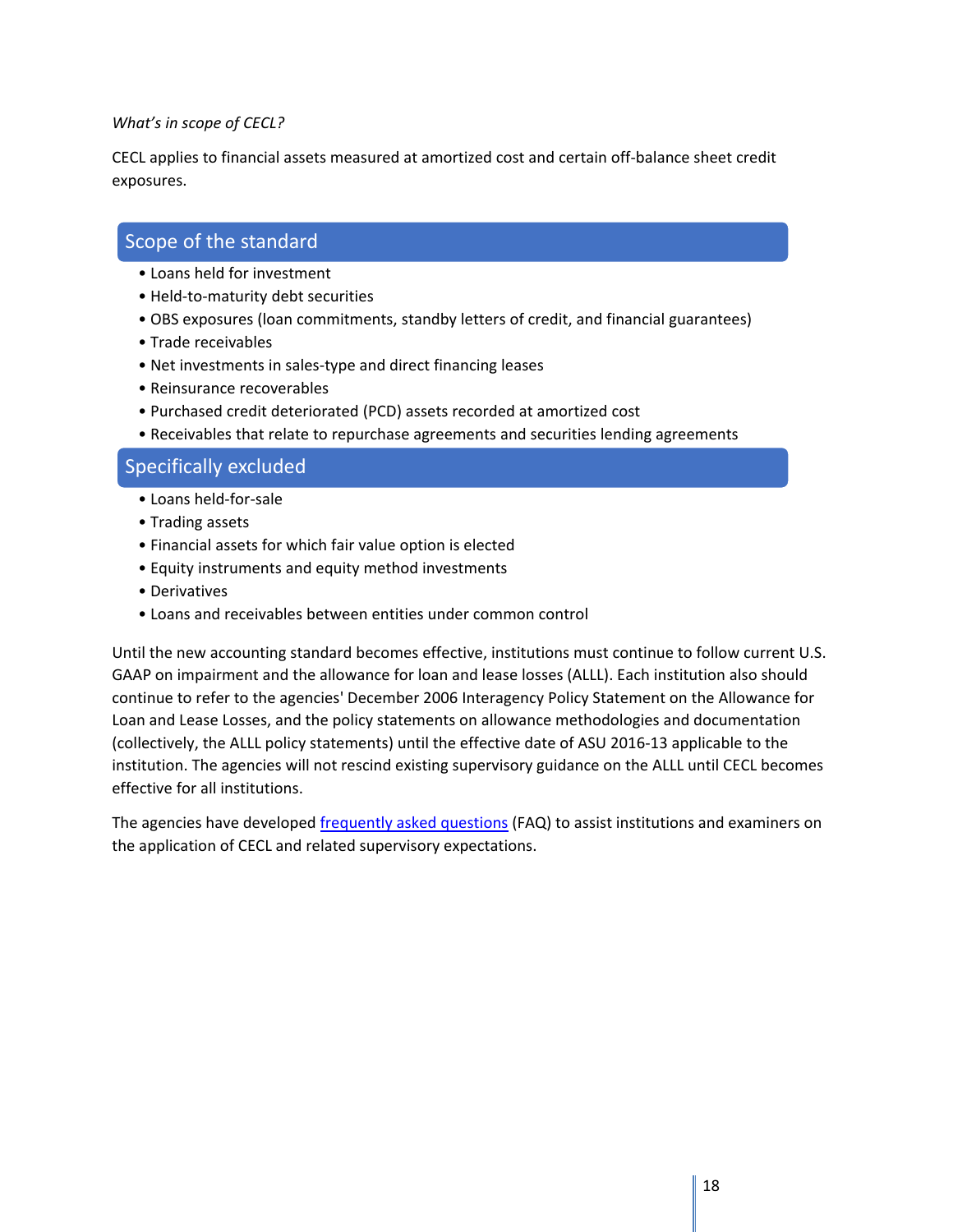For FR2644 purposes, institutions that have adopted ASU 2016-13 should:

| Item 2: Securities                                                                                                                        |
|-------------------------------------------------------------------------------------------------------------------------------------------|
| • For held-to-maturity securities, report the amortized cost net of any applicable allowance for credit<br>losses.                        |
| Item 3: Federal Funds Sold                                                                                                                |
| • For securities purchased under agreements to resell, report the amount net of any applicable<br>allowance for credit losses.            |
| Item 4: Loans                                                                                                                             |
| . Report the book value of all loans and leases before deduction of any general allowance for credit<br>losses on loans and leases (ACL). |
| Item 4g: Allowance for loan and lease losses                                                                                              |
| • Report the allowance for credit losses on loans and leases.                                                                             |
| Item 5a: Net due from related foreign offices, Item 9a: Net due to related foreign<br>offices                                             |
| • Include any allowance for credit losses for the positions reported in item 5a or 9a.                                                    |

Item 5b: All other assets, including trading assets

• Report financial assets included within this line item net of any applicable allowances for credit losses.